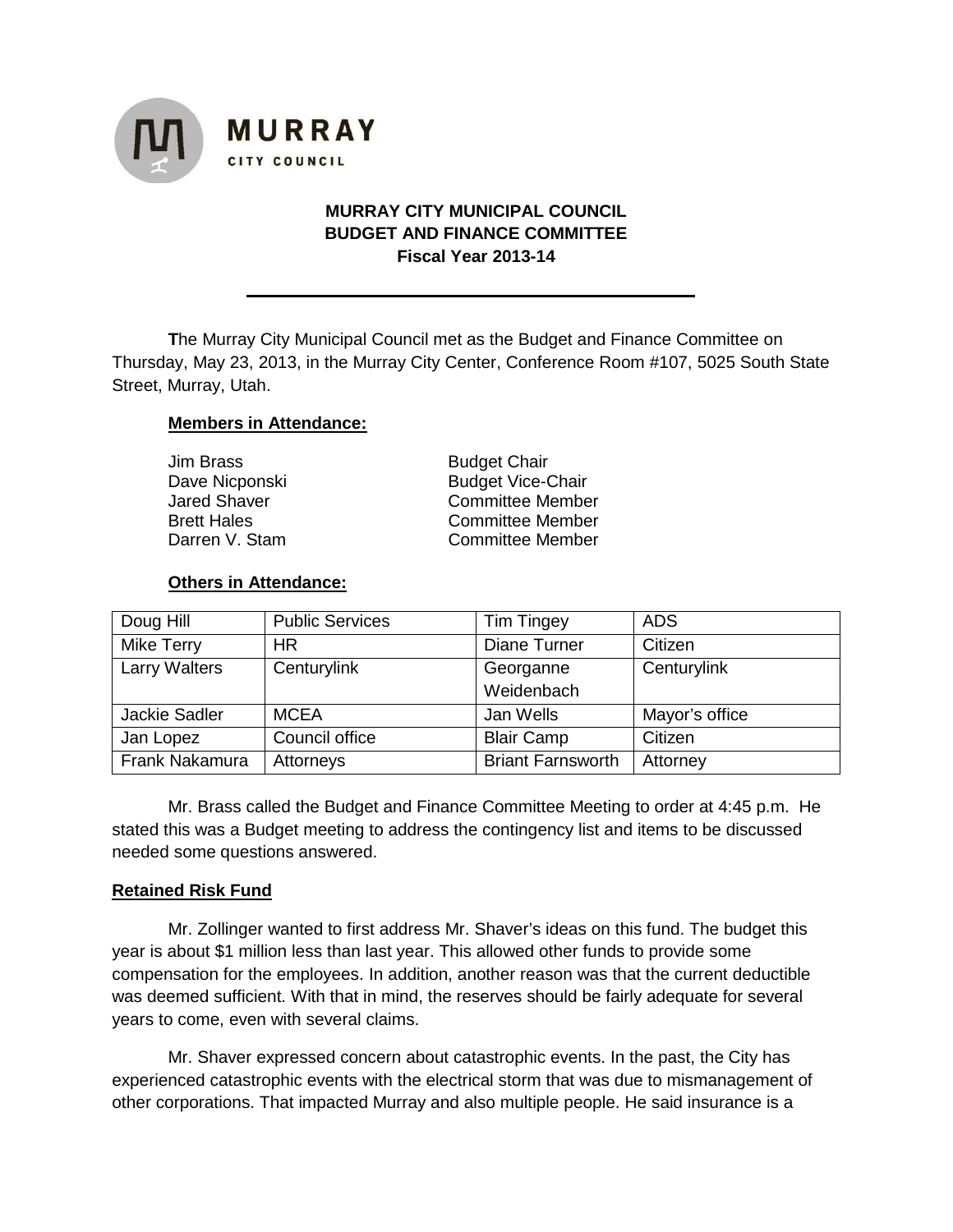gamble, and should provide some security for future events. The goal is to foresee those events as best as you can. The idea is that if you are paying too much insurance, there isn't a benefit. It needs to be looked at to see what the City can get away with paying. The retained risk states that it would be better for the City to cover itself than to pay a premium that isn't necessary. This conversation has been going on for years. Is the City sufficiently covered, and is that a budget issue, he asked. The question is does the City continue to pay a premium for coverage or set some aside for retained risk, he asked. This year has been a tough year for unanticipated legal fees and causes the consideration of it being a trend or just a bad year. Is it just Murray or is it widespread throughout the state as people are becoming more litigious, he noted.

Mr. Nakamura stated that he has participated in the discussions over the years. Based on the experience of the last year, staff felt that it was in the best interest of the City to keep the insurance coverage the way it is. He admits that initially he thought about self-insurance, based on the history of zero claims, no payments to the insurance company, and no involvement from the insurance company. This year there have been a few cases that the City is in the middle of and is unsure of the direction they are going to go. He would like to remain status quo; and as a result of that decision, Briant Farnsworth is now on the State Board of Insurance. This allows him to advocate for the City's best interest.

Mr. Nakamura stated that it isn't possible to know whether this is a trend or not. He hasn't seen this much litigation in the past. The insurance companies will tell you that they are seeing more lawsuits and claims. He believes that this is the best choice for the City's protection but that it is always open for evaluation. The number of claims, and the type of claims that have come in have caused Mr. Nakamura to back off of the idea of self-insurance. The deductible is \$250,000 with catastrophic coverage after that. It seems like a good idea, particularly given the two or three cases he currently has. It would be nice to build up a Retained Risk Fund over the next few years, he noted.

Mr. Brass said that everyone dislikes paying insurance, but that is what it is there for. In his company this year, they decided to self-insure based on the history of zero claims, and it was a difficult year.

Mr. Nakamura said that Murray would take advantage of the specialized training that is provided by the insurance companies, and that has not been done in the past. He has spoken with Mr. Zollinger at length discussing the safety program. If the City is paying an insurance premium, staff should take advantage of the training and expertise that they offer. He showed a list of training classes available, including workers compensation and labor and commission. That would be included in the premium that the City is paying.

Mr. Zollinger noted that if there was a visible pattern of accidents that are occurring, that type of training specific to those accidents would be selected. Hopefully, that would remedy and prevent those type of accidents.

Mr. Shaver asked if the insurance premium increased. Mr. Zollinger said the increase was around \$9,000. Mr. Shaver said sometimes the increase was a percentage, and sometimes a graduated fee. Mr. Zollinger said the liability went from an estimated \$187,000 to \$196,000.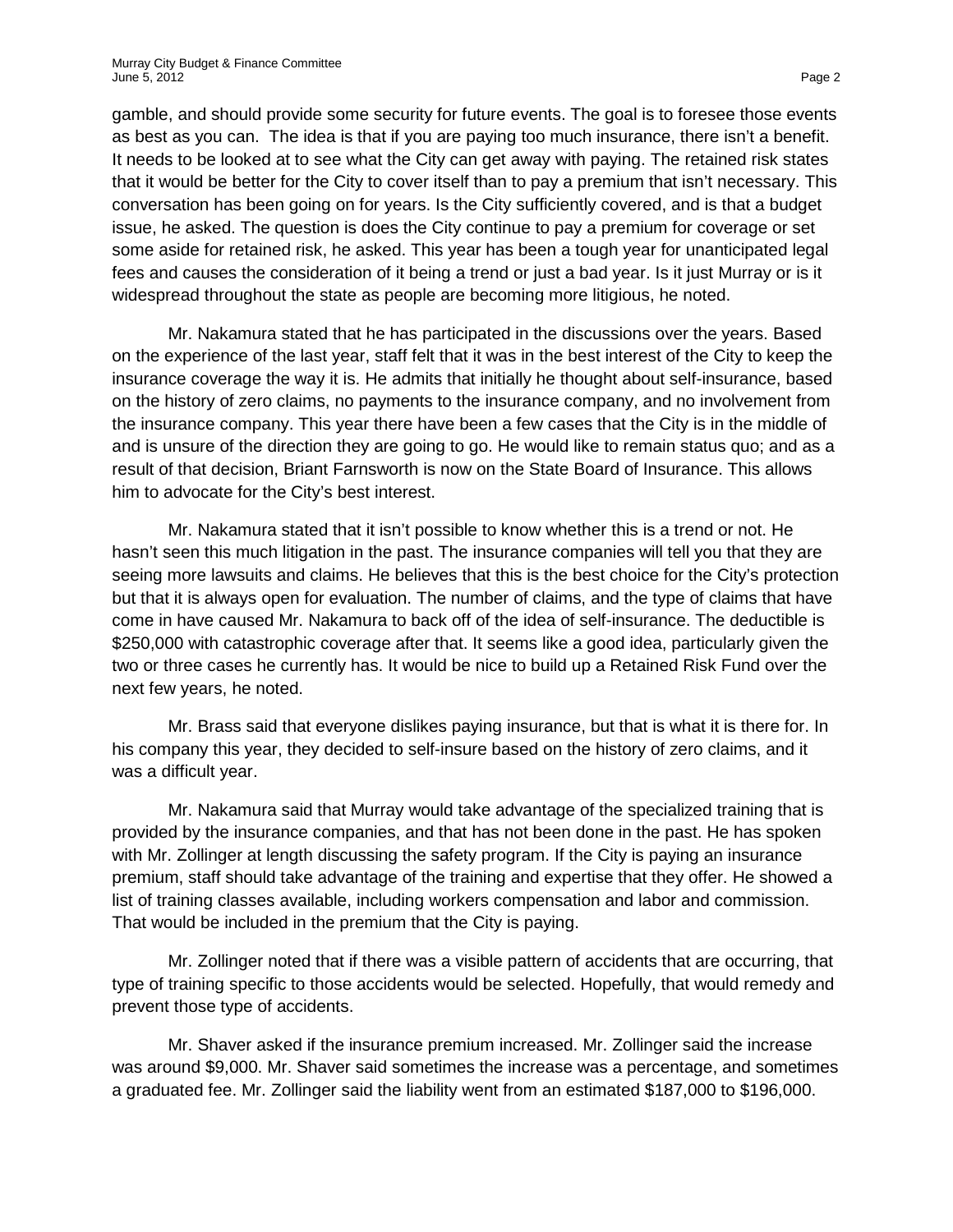Mr. Stam asked if accidents were included in that. Mr. Nakamura stated that all tort claims, accidents and car accidents are included.

Mr. Shaver said that based on the discussion, the recommendation would be to continue with the insurance as far as the retained risk was concerned.

## **Fire Department**

The contingency list item was the turnout gear. Mr. Brass said the budgeted amount for turnout gear wasn't in question, just the process of handling it. Mr. Zollinger said that right now it isn't in the General Fund budget. That simply means cuts would have to be made to get it in there, or an increase in revenue. Currently, it is in the Capital Project Fund and is being funded with savings. He acknowledged Mr. Shaver's concern that this should be something that should be funded every year.

Mr. Brass said that looking at the list of preventable versus non-preventable accidents, he believes that this is lifesaving equipment and would hate to see that expense postponed a year due to lack of funding. Mr. Shaver said this is considered necessary equipment and based on information from Chief Rodriguez, this gear has a specific shelf life, and needs to be replaced at that time. Mr. Shaver said he would like to see the turnout gear considered the same way as computers, knowing that they wear out over time. Mr. Zollinger said it is just a case of finding the money for it in the General Fund. Mr. Brass said that this year it isn't a problem, because the money is there in Capital Projects and it would be paid for. In the future, he believes it needs to be looked at differently. Life-saving equipment should not be at the whim of the committee, he noted.

Mr. Zollinger said he would try and work that into the General Fund for next year's budget.

#### **Police Department**

Mr. Zollinger said in the past the beer tax money had been used to pay for the Police DARE officer. The program has changed and those proceeds can no longer be used to pay for the DARE officer. It is restricted as to what the money can be used for. That left a shortage of \$75,000 for that officer's salary. Mr. Stam asked if the Department is still receiving the money and could be used elsewhere, creating a line shift in the budget. Mr. Zollinger said that was possible, but the grant is so restrictive it can only be used for alcohol related purposes or purchasing alcohol equipment. Mr. Zollinger said this is one example of how he would prefer not to have specific things, particularly personnel, funded by grants. When the grant goes away, the personnel is still there and this causes problems.

Mr. Shaver asked what the restrictions are. Mr. Zollinger said it is for specific equipment; such as Breathalyzers, cameras, and specific DUI shift vehicles. Currently, there are not police officers that only work DUI shifts. Mr. Zollinger spoke with Asst. Chief Burnett and he said that in a few years, there would not be items available on the list to purchase. Mr. Zollinger found a few items that could be shifted, but also found Drug Enforcement Agency (DEA) funds available in the budget for \$38,717. That money could possibly be used to help cover the shortfall. That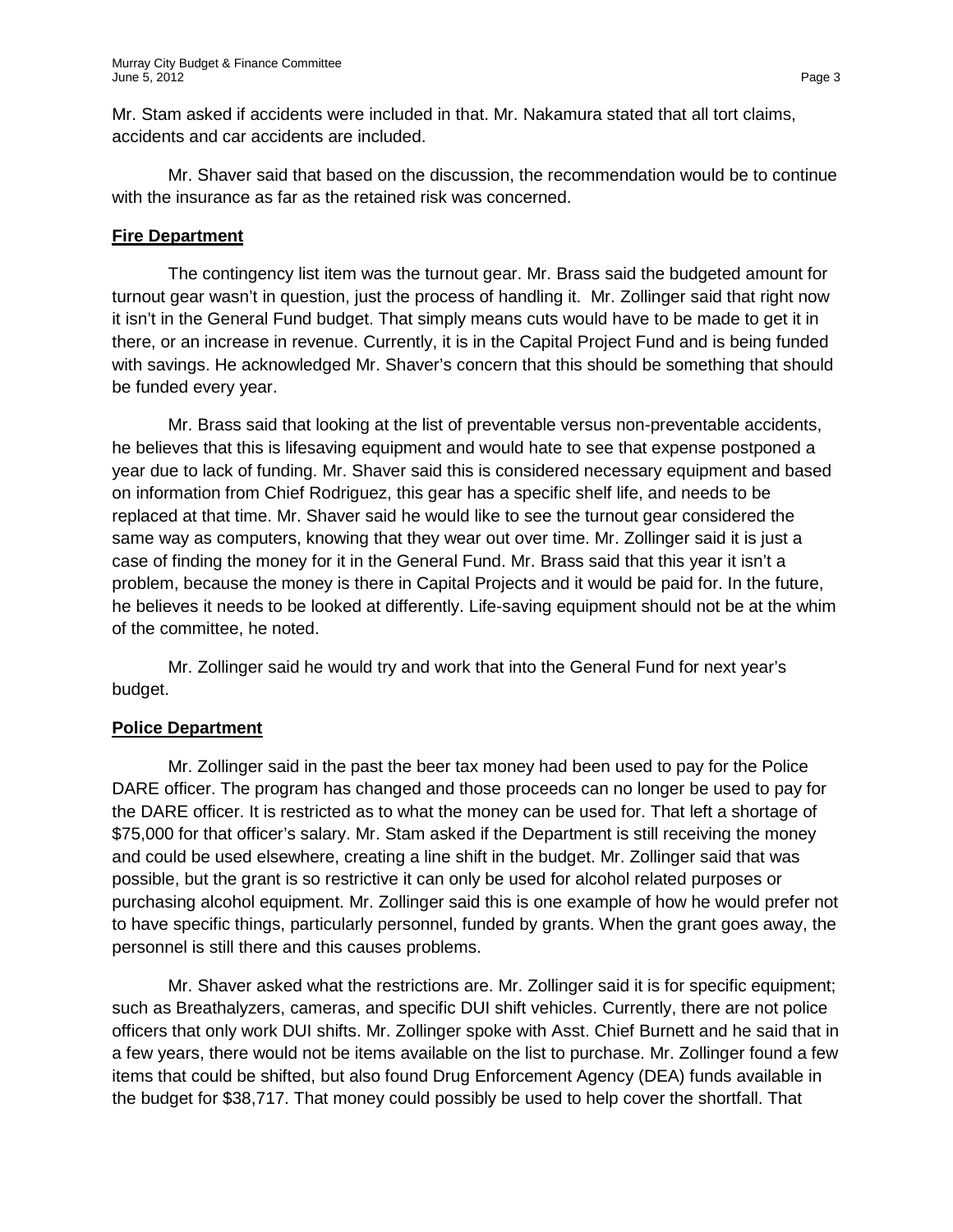money has no restrictions and can be used for any need. The Police Department may not like switching that unrestricted money for this restricted money, but it is one way to help close the gap.

Mr. Brass said that may be an internal discussion for the Police Department, since it wasn't initially on the contingency list. Mr. Shaver said that the shortfall in years to come would still need to be addressed. Mr. Stam asked if the Police have any plans to possibly include a DUI specific shift. He believes that at certain times of the year they do have DUI shifts. Could an Officer be designated to that shift, he questioned.

# **Roadways**

The specific item in question is Radar Speed Signs, and the additional funding for more signs. Mr. Zollinger noted that the City Attorney budget had been funded \$8,900 for equipment and software, and those items were able to be purchased this year. The HR Department had requested an extra \$1,000 for a printer that was purchased this year also. With those two purchases, the total amount of money freed up would be \$9,900.

Mr. Shaver said that in the CIP project fund, there is a specific budget for Radar Signs, and the intent was to double that amount to \$20,000 instead of \$10,000.

Mr. Hill said the signs are \$2,500 each, so that would allow for four more. Mr. Zollinger said to give credit to Mr. Terry, Mr. Williams and Mr. Nakamura for working their budgets in a way that this money could be available.

Mr. Nicponski said that the citizens like and appreciate the Radar Speed Signs and recognize the City's efforts.

Mr. Hill commented that it would be helpful as the intent language is being developed to have intent language as to the locations of the speed signs. One option would be for each Council Member to put it in a location of their choosing in their District. The other option would be to leave that decision to the Traffic Safety Committee. Mr. Brass stated that they received a list from Traffic Safety. He would love to see one on Atwood, which was also on the list. Mr. Hill said if there are specific areas in the districts, then he is fine with the Council members making those decisions. Mr. Stam stated that he believes the Traffic Safety Committee may know best about the most dangerous situations. Mr. Nicponski said he has one in his district, and Mr. Brass has one. Mr. Shaver said that the list is already there, and those are listed by priorities. Mr. Brass commented that it could be a discussion in the Committee of the Whole as to determine the locations. Mr. Hill said for example, one district may have five locations that are prioritized higher than other districts.

Mr. Shaver said it is important to recognize the most dangerous places first. The safety concern is slowing traffic down. Mr. Nicponski said it would be a good idea to work in conjunction with the Traffic Safety Committee.

The next issue is the Taylorsville pedestrian bridge. Mr. Nicponski said Taylorsville wanted \$100,000. Mr. Nicponski declared a conflict because he does work for Taylorsville on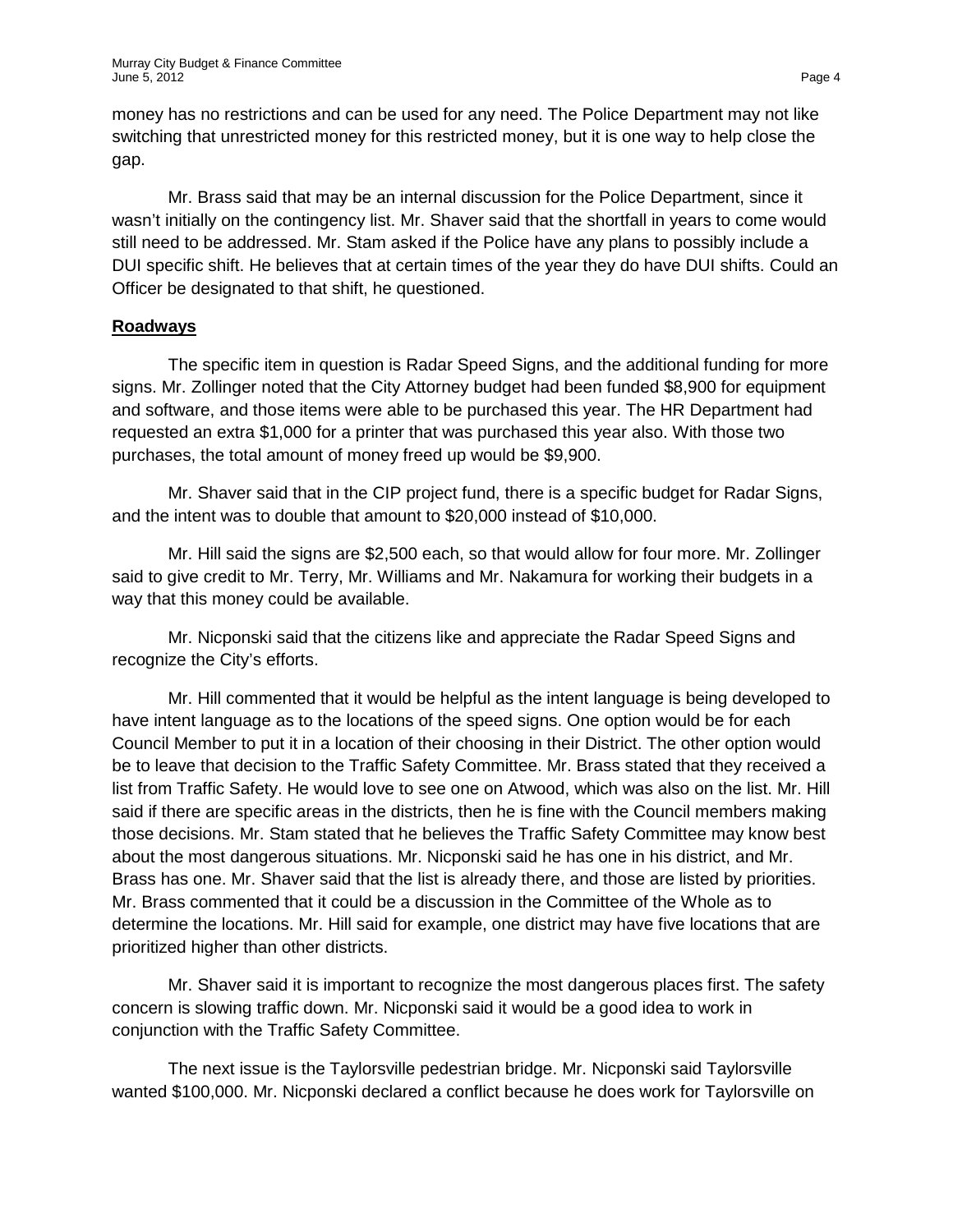Capitol Hill. He believes an amount of \$40,000 may be more manageable, if there is flexibility in the Public Works budget. The City would be approached for these inter-local agreements, and believes some have merit. This pedestrian bridge is located at 4500 South, just west of 700 West. It is an area that transitions between the Murray Parkway and the Taylorsville Parkway and would bridge the river as a walkway.

Mr. Hill said that currently there is not a sidewalk on the north side of 4500 South from 5<sup>th</sup> West to 10<sup>th</sup> West in Taylorsville. Taylorsville wants pedestrian access along the north side of 4500 South. This would include the bridge, and installing sidewalks to connect the areas. Mr. Shaver asked about the amount of foot traffic on 4500 South. Mr. Brass asked how citizens are crossing there now. Mr. Hill said that one would cross the street and then cross the bridge then continue to walk down the street. Right now there is not a good safe crossing. Mr. Shaver said the overall improvement would be a sidewalk taking a person from the Murray side to the Taylorsville side, by way of a bridge. Mr. Hill said Taylorsville is taking the lead on it and has also applied for sidewalk money from UDOT (Utah Department of Transportation), and also UTA (Utah Transit Authority), as a joint project.

Mr. Stam asked if Murray has a park on the east side, or just the walkway going through there. Mr. Hill said it just goes to the river in that location.

Taylorsville has estimated the total cost of the project to be \$400,000. They have asked UDOT for \$200,000, UTA for \$25,000, Murray for \$75,000 and Taylorsville would pay the remaining \$100,000.

Mr. Shaver clarified that the current proposal is to fund the bridge for \$40,000. He asked what the City would get from that. Mr. Nicponski believes that the State would make up the difference.

Mr. Stam asked what the Murray citizens would gain from this in that location, and what the citizens do there. The other bridge provided the citizens access to the dog park, and to the park on the other side. The Parks & Recreation Board voted against it, and the Mayor voted for it. One of the agreements made by Taylorsville for that bridge was that the citizens would have access to the dog park. Currently, the fee is double for any residents other than their own, so the access isn't really there. His concern is that the City participated in that bridge and the Murray citizens should also be considered as residents as far as the entrance fee is concerned. He questions the benefits that the Murray residents would get from the bridge. Mr. Shaver said it would be safe access for the citizens to Redwood Road, Taylorsville High School and shopping. The issue is walking along the shoulder of the road without any protection.

Mr. Brass said he has had those same questions as to the benefit for Murray citizens. He looked at a map showing the Fairfield Inn and the Hampton Inn, and if there was access to Jordan River Parkway, those customers would have a place to exercise. He believes that is a benefit to Murray businesses, and would be an appealing element to those traveling to those hotels. He would like to bridge 4500 South and continue the trail safely, but could argue both sides of the foot bridge all day long. The issue is where the money comes from. Right now, the City has a lot of other expenses, so he would propose to set that aside momentarily and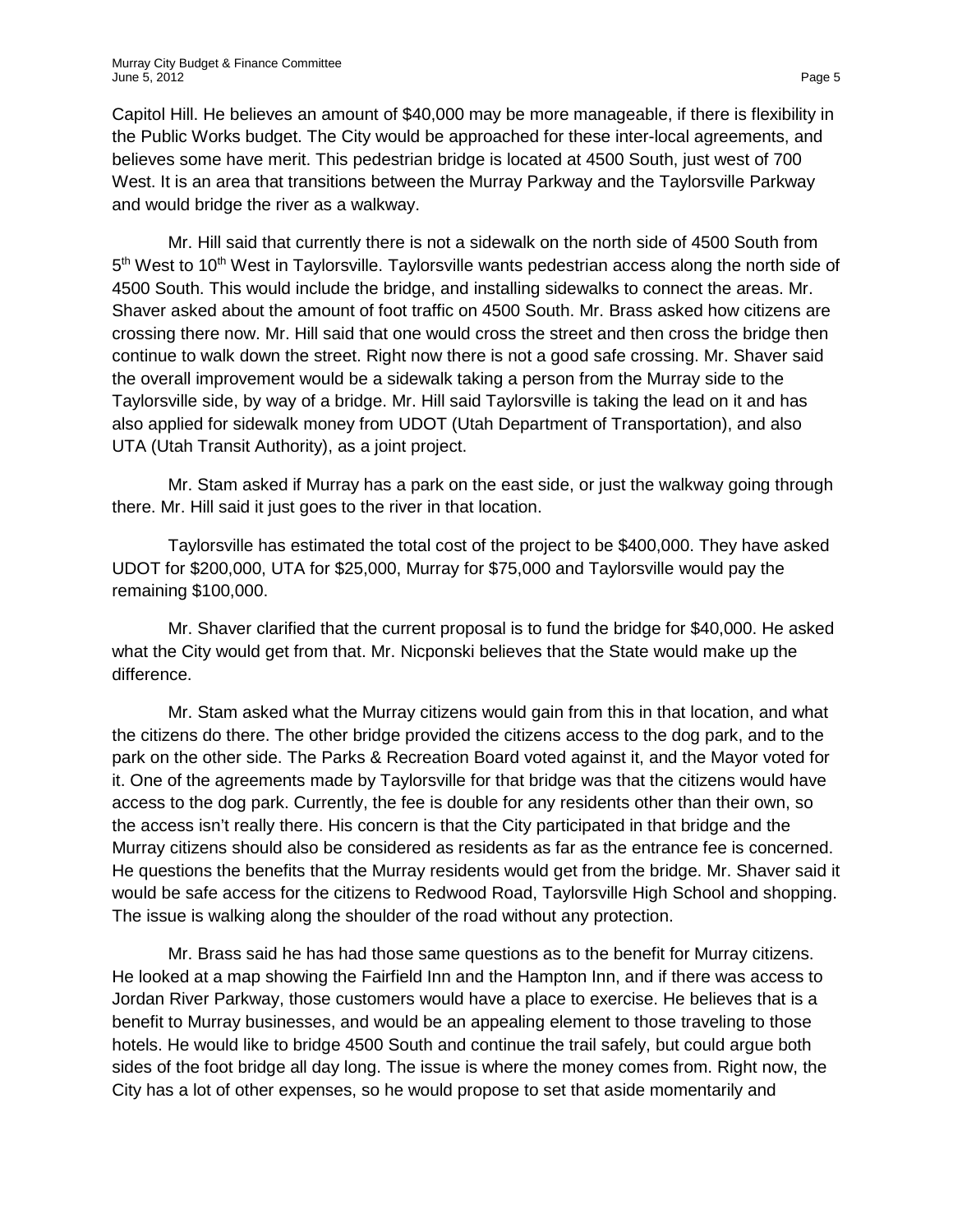continue down the list.

#### **Mayor's Office- Retirement Open House**

Mr. Zollinger said that there is a small amount in the Mayor's budget that can take care of the Open House.

### **Council Office**

There is \$25,000 proposed for a grant writer, \$30,000 proposed for a lobbyist, and there was also the recent question of benefits for the Council Members.

Mr. Nicponski stated that the lobbyist discussion is to decide whether the amount should be \$30,000 or \$40,000. Mr. Shaver asked if the lobbyist expense is shared with the administration. The answer was that it was paid out of the Council Office budget.

Mr. Shaver asked if the grant writer position of \$25,000 would be a one-time only expense or if every department head was contributing to this position. Mr. Stam said this \$25,000 was for seed money. If a grant writer was hired to write grants for this City, this would be the payment for them to start. Once the grants start coming in, most of their wages would be paid for by the grant. Mr. Shaver believes some of the grants might be specific as to where the money goes. Most grants are tagged for specific purposes, and may not be allowed to pay for personnel costs. He doesn't think it is a good idea to hire a person with the intention of paying their salary with a grant. Possibly, if extra money is found, then the salary could be subsidized. The \$25,000 needs to be looked at as the cost for hiring the grant writing consultant.

Ms. Wells said there are personnel in Police and Fire that write those grants. Those people also manage the grants. Usually they are very time intensive and specific in their scope. The Police and Fire Departments do well in obtaining grants. She isn't sure that \$25,000 would get very far in a grant writer. If there was a specific need, it might be better to hire and manage a specific grant for a period of time. She doesn't see it as a successful thing unless it is a staff position. There are not as many grants as there used to be, and most are very specific. She spent a lot of time researching this issue to determine if it is worth it. Ms. Wells believes the City would need to be a little bigger with more specific needs to make it worthwhile.

Mr. Nicponski said that Police and Fire use their budget to pay for a grant writer, but other departments may not have the money to pay for it. He stated that it may be a departmental decision. Mr. Brass said it is a philosophical discussion, and possibly Ms. Lopez could look at available grants and it could be determined whether it was worthwhile to pursue. Mr. Stam said he understands that the money might be available to hire an outside person for a specific grant but is not enough to hire a full time person. Mr. Shaver said they should look at what grants are available and ensure that grants are not being missed by departments that may not have enough money to have an employee working on grants. Mr. Brass said Mary Ann Kirk goes after and manages grants for the arts. Mr. Brass said, for example look at how the CDBG funds have decreased, and Ms. Wells stated that there may not be as many grants out there. The cost of managing that money is also a factor. He believes a little more research needs to be done.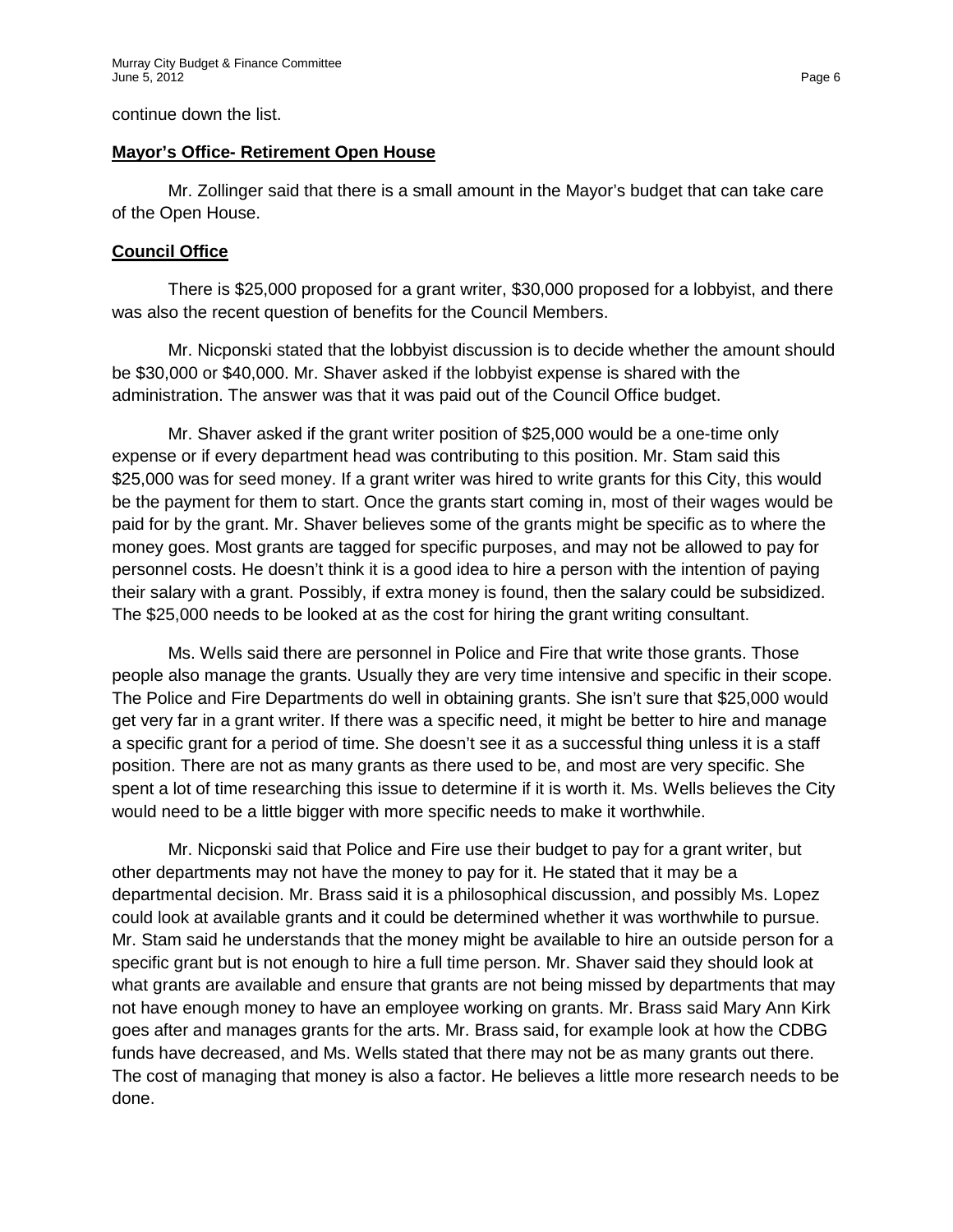Mr. Hill said that several years ago stimulus money was being given out, and his department would have liked to go after some of that stimulus money for roads. It was almost too much to have the staff write the grants. It was discovered that there are consultants out there that can be hired to write the grants for you. If the money would have been in the budget, they would have gone out and hired a consultant to write it for them and go after the stimulus money. There is no guarantee that the money would have been received, especially considering the size of the City. That money could also be used to hire professional services if there is a grant that the City deems worth going after. There are a lot of contract grant writers available for hire. Ms. Wells said it is important to remember that most of the grants request a matching fund also, that must be budgeted for. Mr. Shaver said he believes it would be a good idea to leave the money in place and call it professional services and then Department heads could request that money if there is a need.

Mr. Stam asked Mr. Hill if someone would have been hired to write that specific grant, did he have the resources to manage it once it was received. Mr. Hill said that does become the secondary problem. For example, there was a grant called the Tiger grant and one could apply for up to \$40 million for a regionally significant road. Murray hired a consultant to write the grant. The grant was written to widen 3<sup>rd</sup> West from the bridge on 5300 South to Winchester. If Murray had received that grant, the City would have had to come up with \$2 million to receive the \$40 million. The consultant would have to manage the paperwork and design, etc. Mr. Shaver asked if that road project would have been part of the CIP process. Mr. Hill said that was correct. Mr. Shaver said that if the department could hire a consultant to write it, then possibly the person hired to manage the grant could be paid for out of professional services, making it a dual project and investment.

Mr. Zollinger added that by leaving it in the Council budget, he would never think about touching it. There needs to be a process, otherwise the Department heads won't come to the Council and request it. Mr. Stam asked if it should be moved from the Council budget to the CIP. Mr. Brass said he believes that professional services in Non-Departmental makes the most sense. Mr. Zollinger said that he can manage the budget but wouldn't make the decision as to whether they should receive it or not. Mr. Shaver said it could probably be decided in a Department Head meeting with the Mayor's office giving approval. The decision was made to move the money to professional services in Non-Departmental.

#### **Lobbyist**

Mr. Shaver asked who the lobbyist would be, before deciding what how much money should be budgeted. Mr. Nicponski said that the City has someone that continually secures the City a million to a million and a half every year, and only costs about \$40,000. It is a good deal and believes it is a sound investment for the City. Mr. Hales said that they talked about doing a bid process before the end of the year, and keep the \$40,000 salary the same. Mr. Hales said this year the lobbyist reported well because of the discussions with him, and is coming back to report. It shouldn't be a guaranteed salary and be a bid process. The Council should make that decision as to who would represent the City at the Capitol. Mr. Shaver stated that it should be similar to the process for the outside auditors. It is a contract for so many years, and then goes out to bid again and it is the City's choice whether or not to renew. That way, it would not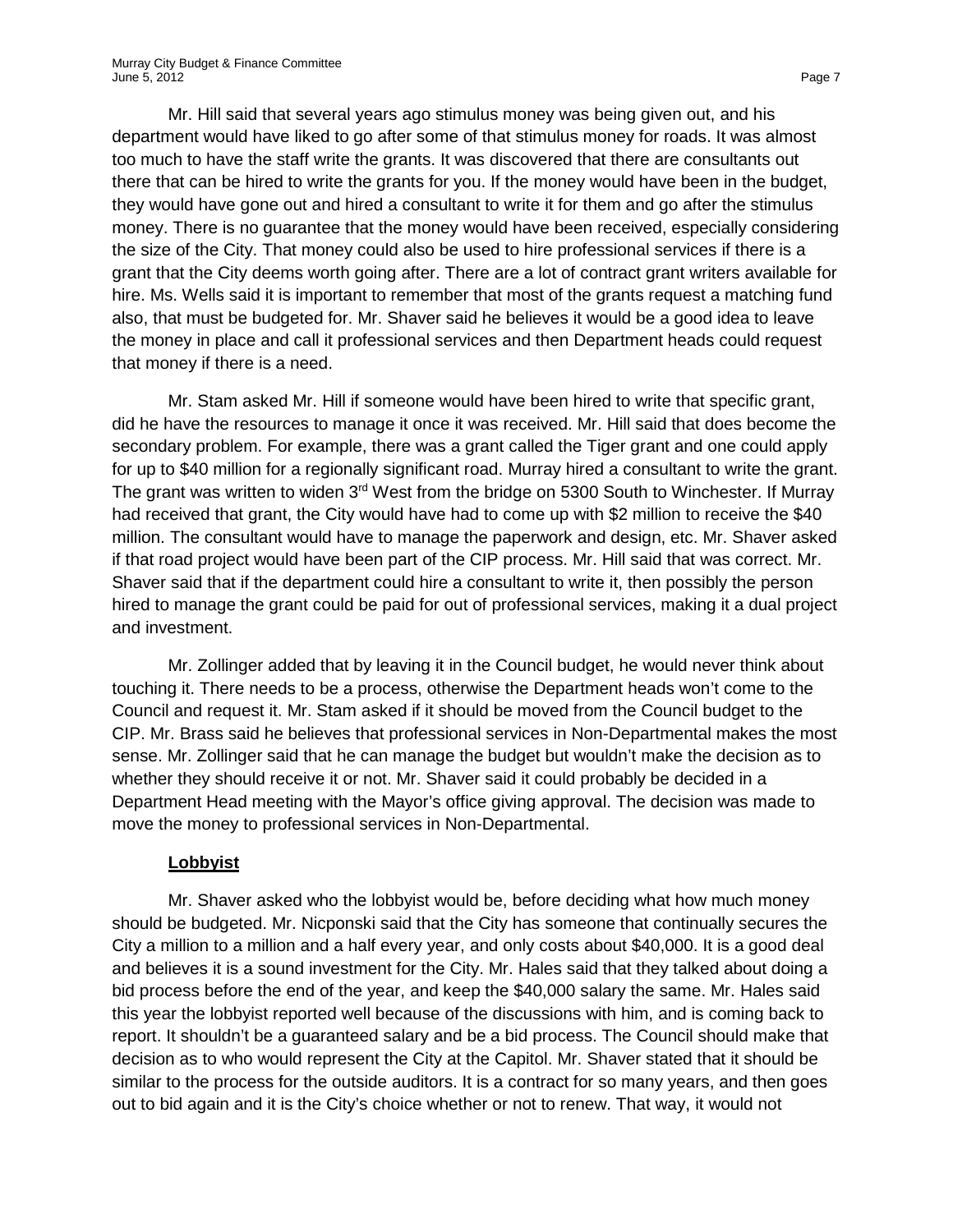change every year, but possibly every two years.

Mr. Brass asked if the compensation should go to \$40,000 instead of \$30,000 and where that money will come from. He said if the Council is setting aside \$25,000 for professional services in the hopes of getting grant money someday, why not take the \$10,000 from that fund and give it to someone that is getting the City money.

Mr. Stam commented that a lobbyist is more than a person that goes to the Capitol. It requires relationships and contacts. He believes that Dave Stewart, the current lobbyist, does have those relationships built up and that is important. He understands the part about the bid process, but doesn't want to offend someone. Mr. Hales believes that is business and they shouldn't be offended. Mr. Brass stated that good will is important and believes the lobbyist has done a good job and has relationships on the Hill. He said history and the track record is important. Mr. Nicponski said upcoming Legislation is very tricky. Mr. Stam said Mr. Stewart was instrumental in getting the money this time. Mr. Nicponski commented that he was really impressed after meeting with him. Mr. Stam said that he believes Mr. Stewart will do a lot more than the City asks of him. Mr. Brass reiterated that the salary will remain at \$40,000, taking \$10,000 from professional services. Mr. Zollinger expressed his appreciation at the balancing of the budget.

# **Benefits**

The Murray City Council gets paid a small amount annually to do the job. The job description states attendance at a few meetings and a few hours a week. In reality, it is a lot of hours and a lot of meetings, stated Mr. Brass. According to the agreement, insurance benefits are not included. The insurance company has deemed that the Council Members are eligible for insurance benefits, but have never taken it. That discussion is taking place now, due to changes in the insurance law, and the ability to get insurance. Frankly, if this position had insurance, it would affect the number of people that sign up to run. More candidates would always be a positive thing for the City.

Mr. Hales said that after talking with Mr. Zollinger, he wanted to ensure that this would not increase the rates or add cost for an opt-out program. He is aware that if the pool is reduced, then the insurance rates go up. Mr. Terry said that is true if the people that are pulled out of the pool have low claims, and the people with the higher claims remain in the pool. Mr. Brass said that is often the case, that the healthy people opt-out and leave the non-healthy people in the plan.

Mr. Zollinger stated that if the opt-out option is so rich that the healthy people leave the plan, then it does hurt the City. There is a balance there to offer an amount to opt-out that isn't so rich that employees leave and go get their own insurance. Mr. Nicponski said the opt-out option could save the City money if it was done responsibly. Mr. Zollinger agreed that it had to be done correctly.

Mr. Stam said he had the opt-out option with his previous employer. He didn't receive the full amount that would have been paid for his premium, but received around 50% to 60% of the amount. Mr. Brass said he believes that is the norm. Mr. Hales said the Council absolutely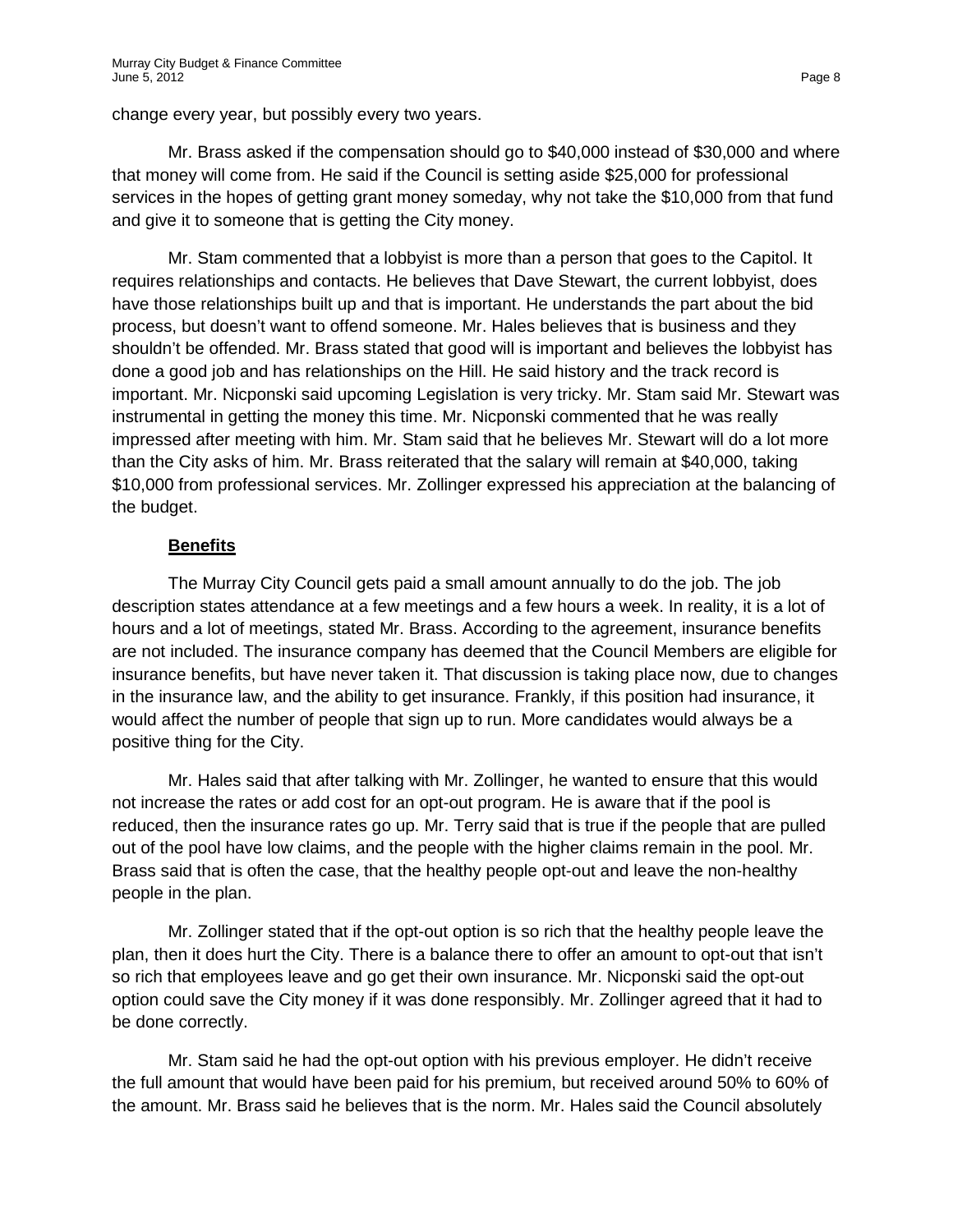doesn't want to cost the City any more money. He said that if all five Council Members took the insurance at the family rate it would cost \$58,000 per year. Mr. Zollinger said he believes the range would be closer to \$40,000 to \$60,000. That doesn't include the opt-out option; that amount is if everyone took the insurance. Mr. Brass said the opt-out option should be available as a benefit for all the employees. If a family had two sources of insurance, then they could choose to opt-out of one of them.

Mr. Nicponski asked about double coverage. Mr. Terry said that the next contract beginning in July would remove language stating that a person could not be double covered by two insurance plans.

Mr. Brass stated that there are two discussions, a philosophical one and a financial one.

Mr. Nicponski said he supports the addition of benefits with the opt-out plan. The target being to save money. He doesn't want to be apologetic suggesting that his colleagues receive health insurance.

Mr. Shaver said he agreed, but this is in correlation with the fact that the City is looking at benefit packages for the entire City. If the Council decides against it, then there would be no cost increase. If the Council decides for it, then the money has to be found to keep the budget balanced. Mr. Shaver asked where that \$40,000 to \$60,000 is going to be found. Setting aside any philosophical reasons, the money still needs to be found. Mr. Shaver said some of the issues that are discussed may fit for this year, but will require an increase in money every year thereafter. It isn't a guarantee for 2014-2015, but it is more likely that there could be a property tax increase for the citizens. Even if the costs come in around \$40,000, where is it going to be found, asked Mr. Shaver.

Mr. Zollinger said that some of the money could come from the grant writer position, and a small amount could be pulled from Non-Departmental funds, due to the flexibility there. Although, that fund is diminishing he stated. Most of his financial tools in getting this budget to work, are becoming very limited. If this proposal did require \$60,000 or more, then the flexibility would be gone. It can be done, but does leave things pretty tight.

Mr. Stam said he doesn't see a problem with an opt-out program. The City might have a few opt-out of the plan, and save \$40,000 and then the money would be available. His concern is if this is the right time to do it, even though he believes it would be a positive thing down the road. If the City wasn't still digging out of this hole, he would be all for it. Once the economy turns around, and the City has more money, then it would not be an issue.

Mr. Nicponski believes the economy is turning around. The City has two new hotels being built, and multiple renovations at the Fashion Place Mall and the car dealerships. Mr. Stam said there is still \$30 million requested for CIP projects, and \$1.8 million to allocate.

Mr. Terry said he is in favor of the opt-out, but would like more time to figure out the details of the opt-out plan and establish rules and policies. Mr. Terry said the decision to opt-out of healthcare requires a lot of time and consideration. He would hate to rush through that right now.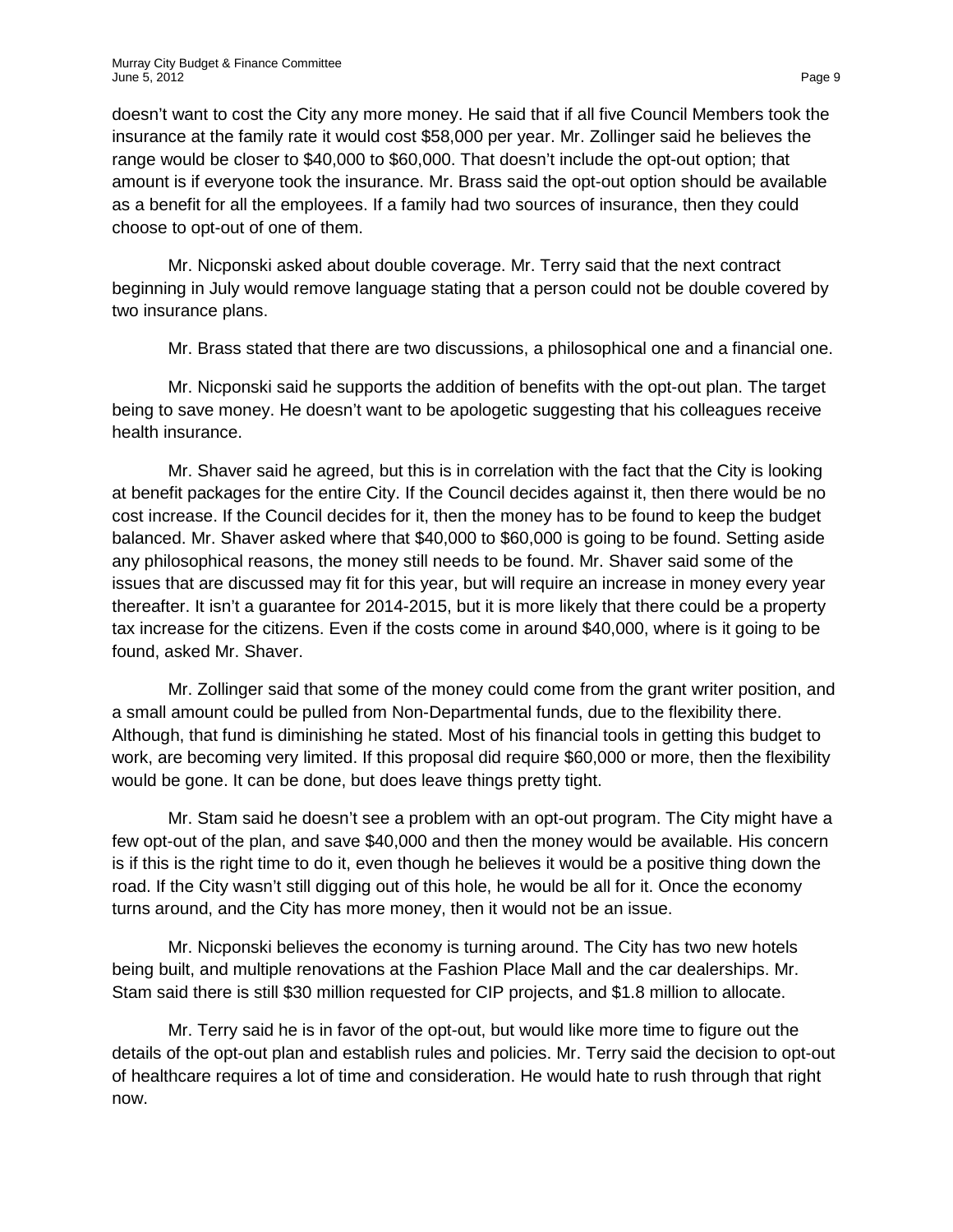Mr. Shaver said he is well covered in his insurance. He is on an 85/15 policy that costs him \$700 per month for his family. This would be a nice thing, but not something he is necessarily interested in. Many of the employees have spouses that have other insurance, and the opt-out may be a great option, but he believes any decision made today would be premature. It is an issue that needs to be looked at, possibly for next year.

Mr. Terry said the two issues need to be separated; insurance benefits for the Council is a separate issue than the opt-out option. They are being mixed in the conversation and should remain separate. He has no concerns with the insurance coverage for the Council, but thinks the opt-out needs more discussion. Mr. Stam said the opt-out option could provide the money for the insurance coverage for the Council. Mr. Brass said to set this discussion aside for a moment, while other dollars are looked at.

### **Non-Departmental- Murray Fiber**

Mr. Zollinger said the amount of \$364,000 in question would be funded from reserves. Mr. Stam clarified that this was one-time money. Mr. Zollinger said yes, that is the hope that it is one-time money.

Mr. Nicponski said \$364,000 is a lot of money, considering the fact that a decision could not be made on the last issue which was \$40,000. That issue made sense, but nothing is known about this money.

Ms. Wells said it has been discussed at length, and a decision needs to be made at some point. If not now, it has to be decided sometime.

Mr. Stam said that the decision could change at another time. It could be a lot worse, or it could be a little better. Mr. Shaver asked for a description of the \$364,000 that would go towards Murray fiber.

Mr. Stam said he understands that it would help pay for the operations shortfall until the decision is made on the utility model. Ms. Wells said it is to pay for the months of February 2013 to December 2013. This is the dollar amount that the other cities are paying also. Mr. Shaver asked if this same issue would need to be addressed next January. Ms. Wells said the point is that this is a timeline to get to the utility model, when this possibly wouldn't be needed. Unless the decision is made to pursue that, then the City is kind of stuck. The utility model will take some time to complete, and there are no guarantees. If the utility model is what the City would like to pursue, then there is some direction needed, and the City must stay in the game to do it. If the City doesn't want to, then the City would have to handle the consequences as they come.

Ms. Sadler asked if the \$364,000 would cover the 3 to 4 year plan and if this is the extra that was requested for this budget year, and could decrease every year thereafter. She said it seems higher than was thought. Mr. Shaver said that the other figure of \$160,000 would have taken the City to the end of June 2013. This amount of \$364,000 would cover the City until the end of 2013. Ms. Sadler understands that now the amount is all lumped together.

Mr. Brass said that \$160,000 of the \$364,000 is the money that the Council voted to not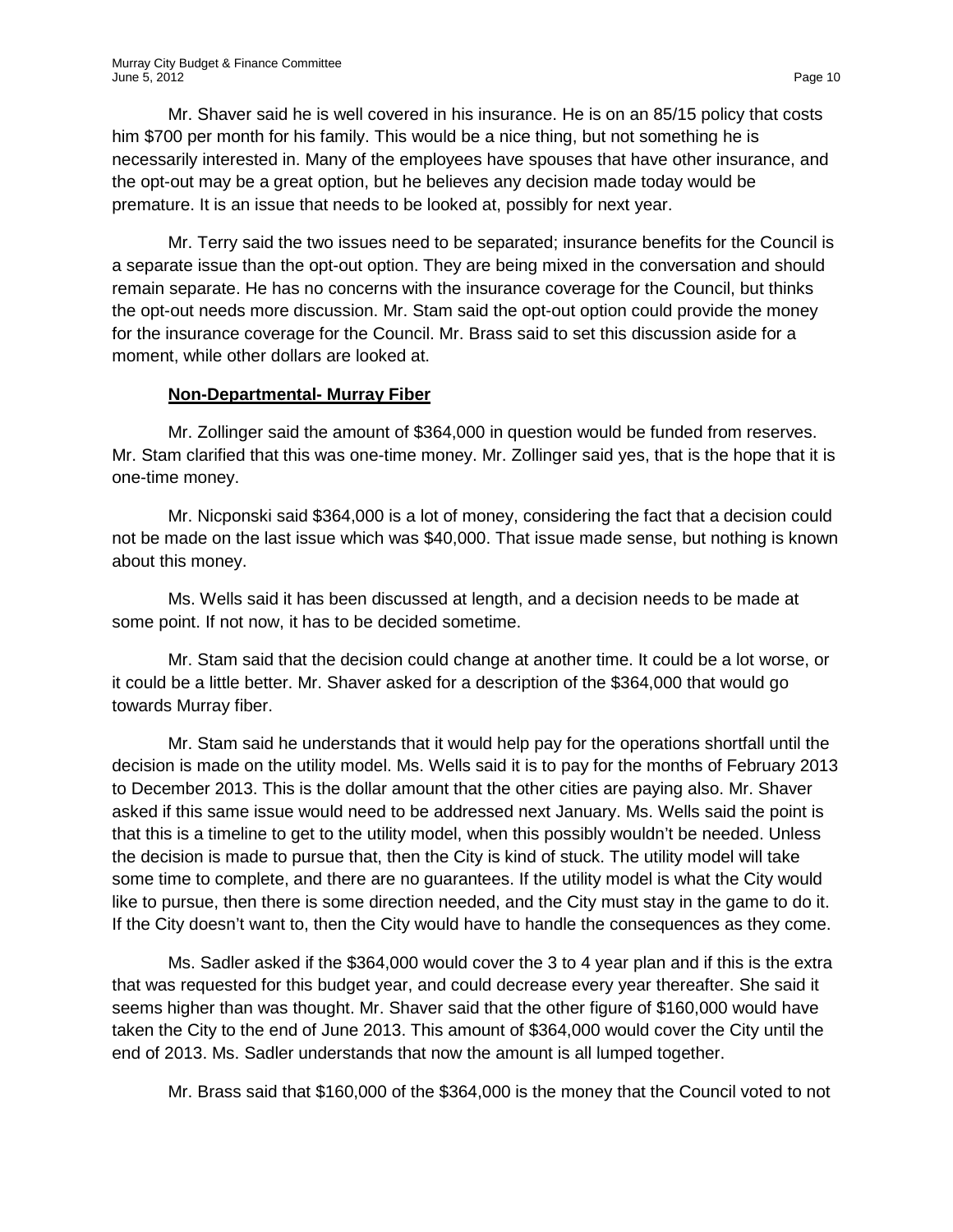provide to UTOPIA. If this money is funded, it reverses the decision made by the Council. The argument is if the City has the ability to take the network in Murray, this would give Murray the freedom to do what they choose with that money. It is essentially a roll of the dice.

If the Council chooses to fund this, then more money is given on a promise that has not been kept, Mr. Brass commented. Mr. Hales stated that promises not being kept concerns him. Mr. Stam said that now he is part of the Board, and isn't sure of what promises Mr. Brass is referring to. Mr. Brass stated that the numbers that are being seen now are looking a little better, and possibly they are hanging on by their fingernails, and that is great. There is still a \$215 million debt, of which the City is paying a \$1.7 million per year. That is what bothers him, is that the entire organization isn't being discussed. The average return on connections is \$30 per month, and he doesn't think the debt service payments can be made, let alone go forward. The \$215 million still has to be repaid. The question is whether Murray wants to continue to pay. If this fails to happen, and there is a bond, then that goes into the yearly payment which is already increasing 2% a year. Mr. Zollinger said at the end, the number would be \$2.7 million with total payments. Any decision that is made is fine, the Council Members have all been elected to represent their districts.

Mr. Stam noted that there is no crystal ball. Right now, the comments bet on the side of UTOPIA not being successful, and the City carrying the debt. He believes UTOPIA can be successful and the City would not have to carry the debt. What if the City said no, and is still stuck with the debt and UTOPIA ends up being successful, he noted.

Mr. Hales said he doesn't quite understand the operations shortfall. When there is a debt of \$1.6 million per year, how could UTOPIA shut someone down if the extra money requested is not granted, he asked. The City is struggling with its own operations. Mr. Zollinger is moving money to make ends meet, and UTOPIA is asking for an additional \$364,000 to a risk that has not been performing. He asked if it had been in the hole the entire time. The answer was yes. Most businesses would not have survived, but this is being funded by governmental entities. How can UTOPIA threaten to "go dark" on Murray, when the City has paid the debt that they agreed to pay, he asked.

Mr. Stam stated that the debt service the City is paying is \$185 million; the additional bonding that they had is being covered with revenues that have been made. The operations are the part that UTOPIA is short on. UTOPIA doesn't want to use bond money for operations anymore. They had used that in the past, and that was the change. Mr. Shaver said that the City had been paying the debt and UTOPIA was taking money from that bond and using it to pay for operations. The Legislature said that wasn't allowed anymore. Mr. Hales believes that the money for operations should be there if this is working. Mr. Stam said it does take a period of time, even in a new company. It is taking a little longer than expected; it has been ten years. Mr. Stam said the point is to look at where they are today.

UTOPIA is asking for help with operations. If they don't get the help for operations, and can't use bond money; what they are going to do, he asked. The easy way to explain "going dark" is if you were an employee and not being paid your wages to work, one would get up, turn off the lights, and go work somewhere else. This is the problem that they are going to face if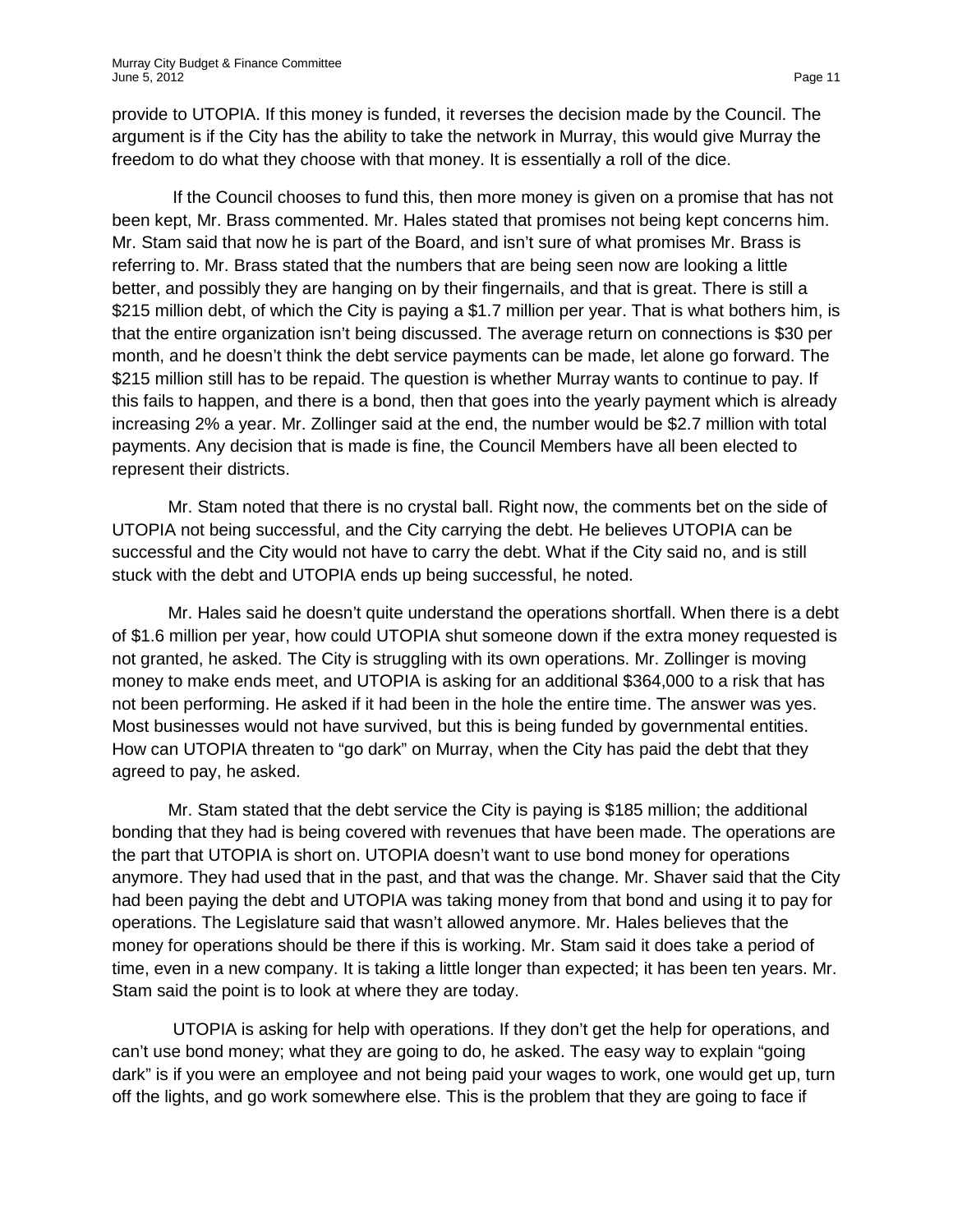they cannot pay their employees. If there is no one there to run the network, then it will "go dark". If the system "goes dark", then the City will still pay the debt, without any revenue coming in. That is the situation that Murray is facing. This money would help to pay the wages of the people running the system.

The finance committee at UTOPIA evaluated expenses to see where they could cut back. They are not in a position to be able to cut back anywhere without hurting the network. One comment that Mr. Stam has heard that if wages of employees at UTOPIA are compared with employees in the same industry; they are not overpaid. They are in the same range, and possibly even less when comparing salaries. Some employees have been offered more money to go work for Google or other companies, but have turned it down, wishing to complete this project. The bottom line is if the employees don't get paid, they will go somewhere else. Mr. Brass said it is the same dilemma that the City has and elsewhere. Mr. Nicponski said that if all the money requested is added up, with the exception of the City-wide salary adjustments, it is only half of this \$364,000 that UTOPIA is asking for. Murray is scratching for money, and this is a lot of money. Mr. Stam said that it covers the salaries of UTOPIA and UIA. Mr. Brass said it affects the staff; when decisions are made that deny employees increased raises and benefits, so that UTOPIA can cover their employees, it concerns him.

Ms. Sadler asked if the money had to be paid all at this time. Mr. Brass responded that it is a line item in the budget and must be looked at for approval. Nothing would be paid all at once, it could still be a monthly payment. Mr. Brass said that they would have to pay the amount back to February 2013. Ms. Sadler asked if there would be another six months. Mr. Brass confirmed that and said they would be looking at this issue again in December. Ms. Sadler asked about the specific amount that they asked for each year. She asked if this issue would continue over the next few years. Ms. Wells answered yes, unless the City goes to a different model and takes it over, and it becomes a City infrastructure. Mr. Shaver said that is what the City would hope to buy.

Mr. Shaver asked what the result was of Murray recently saying that they were not going to pay. He said Mr. Zollinger and Ms. Wells have had conversations with the other cities.

Mr. Shaver noted that part of the challenge is when an individual that sits on the Board can squash an idea. It is similar to comparing it to if he said something and the others really had no choice, so the other opinions are squashed. The dislike of the management at UTOPIA was not directed at one person in particular. The business model is a whole bunch of Indians telling one Chief what to do, and is causing bedlam. That model will not work. In his estimation, the model that would work would be for the City to take it over and manage it. The City has the greatest infrastructure of any of the Cites that joined UTOPIA and Murray knows how to do it. If the utility model works, then this becomes a moot point. If it doesn't work, then Mr. Brass and Ms. Sadler are correct that this issue will be looked at over and over again. Mr. Shaver said that one concern about the recent Google acquisition, is that that City is stuck with Google completely. Mr. Brass commented that the debt didn't go away either with that acquisition.

Mr. Zollinger said that the current plan that UTOPIA provided still doesn't make them financially viable at the end of the plan. There is still a shortfall. Mr. Stam commented that the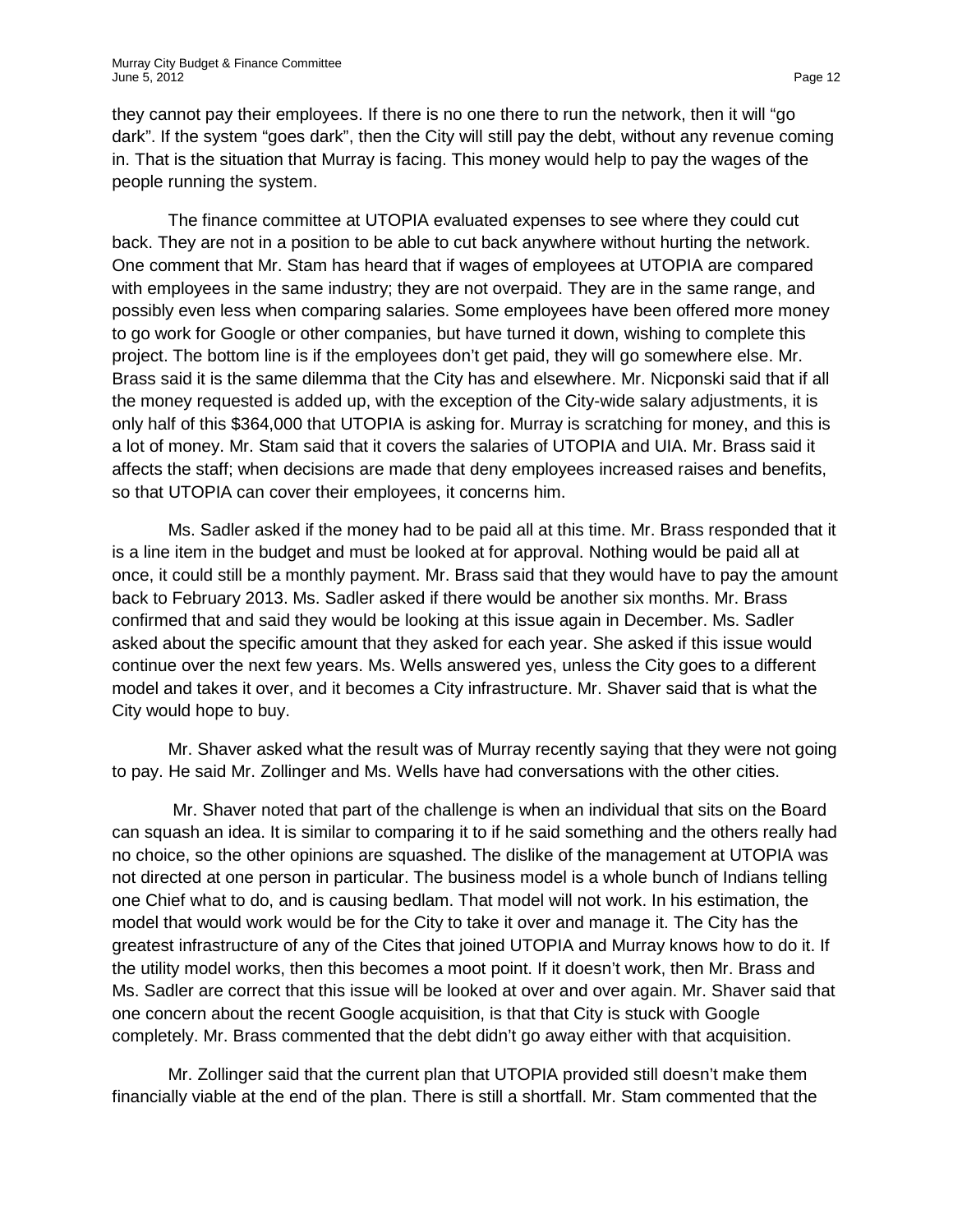plan goes from a \$225,000 shortfall per month to \$5,000 per month. Nonetheless, it is still a shortfall, commented Mr. Zollinger.

Mr. Zollinger said one concern is that their bonding is running out. He has been told that they can't continue to grow without bonding. They only have two to three more years of bond capacity the way that it is being used. He thinks a direction that is agreed upon is needed, and go from there and try to make it work. He has heard many ideas from the conversations, but some unity is needed.

Mr. Stam said the amount of bonding that would take them from \$225,000 to \$5,000 per month was only using 2/3 of the remaining bonding. Mr. Stam said there was still \$11 to \$12 million left. Mr. Zollinger said that UTOPIA has said they cannot grow without more bond money. At that point, people drop off, money is lost and you go further in the hole. There are no more bonds to go after to be able to put out more fiber. He is looking at this with the highest perspective possible and wondering how that can change.

Mr. Hales said that the challenge is the other cities involved, and there are other people that need to agree with the City's decision. He said he is not comfortable paying the \$364,000. Mr. Stam said the point is not having more bond money to add more people, and if subscribers go down, then the debt increases. Mr. Zollinger said UIA is covering their debt currently, but with a close margin of about \$200,000. That is a slim margin on a \$2 million budget. Mr. Zollinger is trying to share his perspective from a financial basis.

Mr. Shaver said the difficulty is looking at Murray Fiber and not UTOPIA versus UIA. It is hard to separate the two. UIA may be in a better position and be able to create revenue; UTOPIA on the other hand is not. He is uncomfortable with a past due debt that the City has not paid. Whether or not, the \$364,000 is funded, UTOPIA has serviced the City over the last several months. Mr. Hales respectfully disagreed that portion is the City's debt. The City paid what it agreed to, and he doesn't think that additional amount is a debt that the City is responsible for.

Mr. Stam said the time will come when there isn't any money to pay the employees of UTOPIA and they will walk out. Mr. Nicponski said that is an answer that those employees should receive from their management.

Mr. Brass asked if the City agreed to pay operations in any of the signed agreements. Mr. Nakamura said the agreements state that it is a capital assessment or fee subject to appropriation; it is not a debt. The bond obligations are debts. This is subject to appropriation and is reflected in the resolution that was passed, and they recognize that. Murray did not want to be obligated to open-ended debt, and the response was that the City was not obligated and could decide by appropriation. He believes that there are five other cities not paying the shortfall.

Mr. Brass said he understands Mr. Stam, but he has worked for companies that had to lay-off 30% of their employees because revenue wasn't being generated. The company valued the employees but couldn't lose the company. If there is a business that hasn't made any money for a decade, at what point do you say enough is enough, he asked. Murray has worked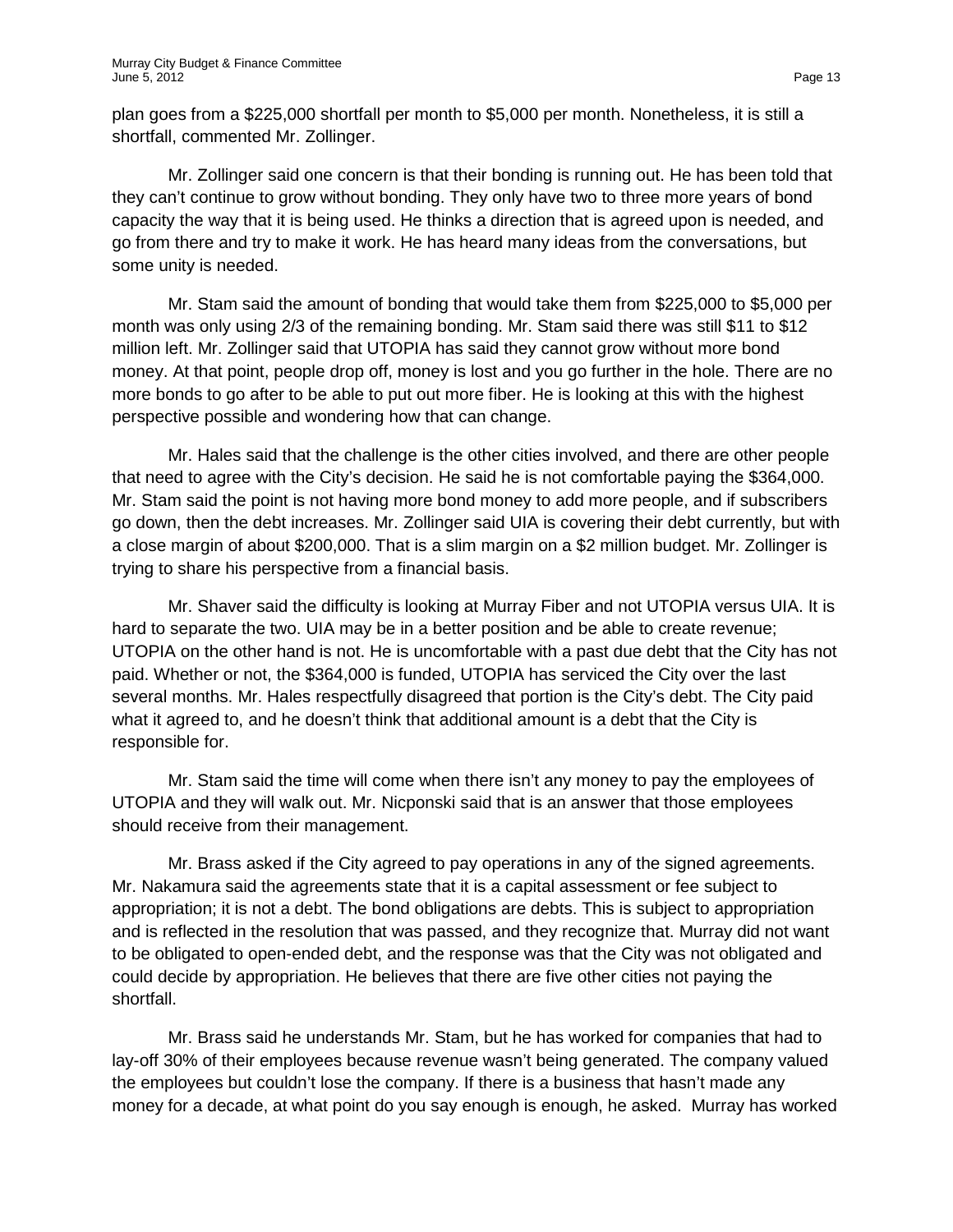very hard to keep the employees employed, and have cut budgets. There are still discussions on whether employees can be given raises.

Mr. Stam said he brought information to the last Committee of the Whole stating how many of the employees at UTOPIA would have to be cut in order for them to break even. It was basically impossible. Mr. Brass said he understands that, but doesn't see where it is possible to ever catch up.

Ms. Wells said this comes down to the fact that Murray is a part of UTOPIA. She feels that Murray should pay this debt unless there is another way to not pay it. If Murray chooses to not pay anymore, that is fine, but the City will pay that bond debt. If Murray chooses to take it over as Murray fiber, that is the last ditch effort to make this work. That is the decision from her perspective.

Mr. Brass said he agrees, and if it becomes the City's network it is a different thing. Murray provides many services to the citizens and they are happy. Everyone knows that right now Murray doesn't control it, and is betting \$364,000 on a promise. Ms. Wells said that unless the City chooses to pursue this, it won't go anywhere. UTOPIA is waiting on the larger cities. The five smaller cities have said that they would not pay the fee but haven't said they would go to this different model. Mr. Brass noted that it might be easier to market Murray's piece of it, if Murray were to own it. Mr. Zollinger stated that all of the other cities would have to agree to go to the utility model. Ms. Wells said that the other cities seem to be agreeable to that in the conversations with them. Mr. Hales pointed out the difference between conversations and agreements. Ms. Wells said she understands that and feels comfortable saying that the majority would agree to that. The bigger cities want to do it, and the smaller cities are immaterial.

Mr. Nicponski complimented Ms. Wells on the job she has done with UTOPIA, and what she has had to put up with. Ms. Wells stated that there isn't a 100% right or wrong decision, but simply wants to point out the options. She will understand and support either decision.

Mr. Shaver said the issue is that the City is still saying that they would like to move forward with the utility model, and also making the decision on the \$364,000. That decision doesn't change the resolve to test the utility model. Ms. Wells said she looks at this money as transitional instead of operational. There needs to be some time to look into the utility model, while keeping the system operational. Otherwise, what is the value of taking over a non-working system, she asked.

Mr. Brass commented that if the \$364,000 is looked at as buying a seat at the table, in order to take over what is the City's; maybe it is worth it. With the revenue per customer, that doesn't cover the debt service, debt will continue to grow. His concern is that the more debt is added, the more the City is tied to paying, when the network fails. The network will inevitably fail; if the revenue is not more than the debt service, the business cannot survive. His concern when he voted against it, was that he didn't want that number to be greater when it fails. That debt will need to be paid, one way or another. He doesn't agree that it isn't an asset that somebody will buy; it does have a value and believes it won't stay "dark" for long. The customers that have been on failed networks before remained on the networks and they were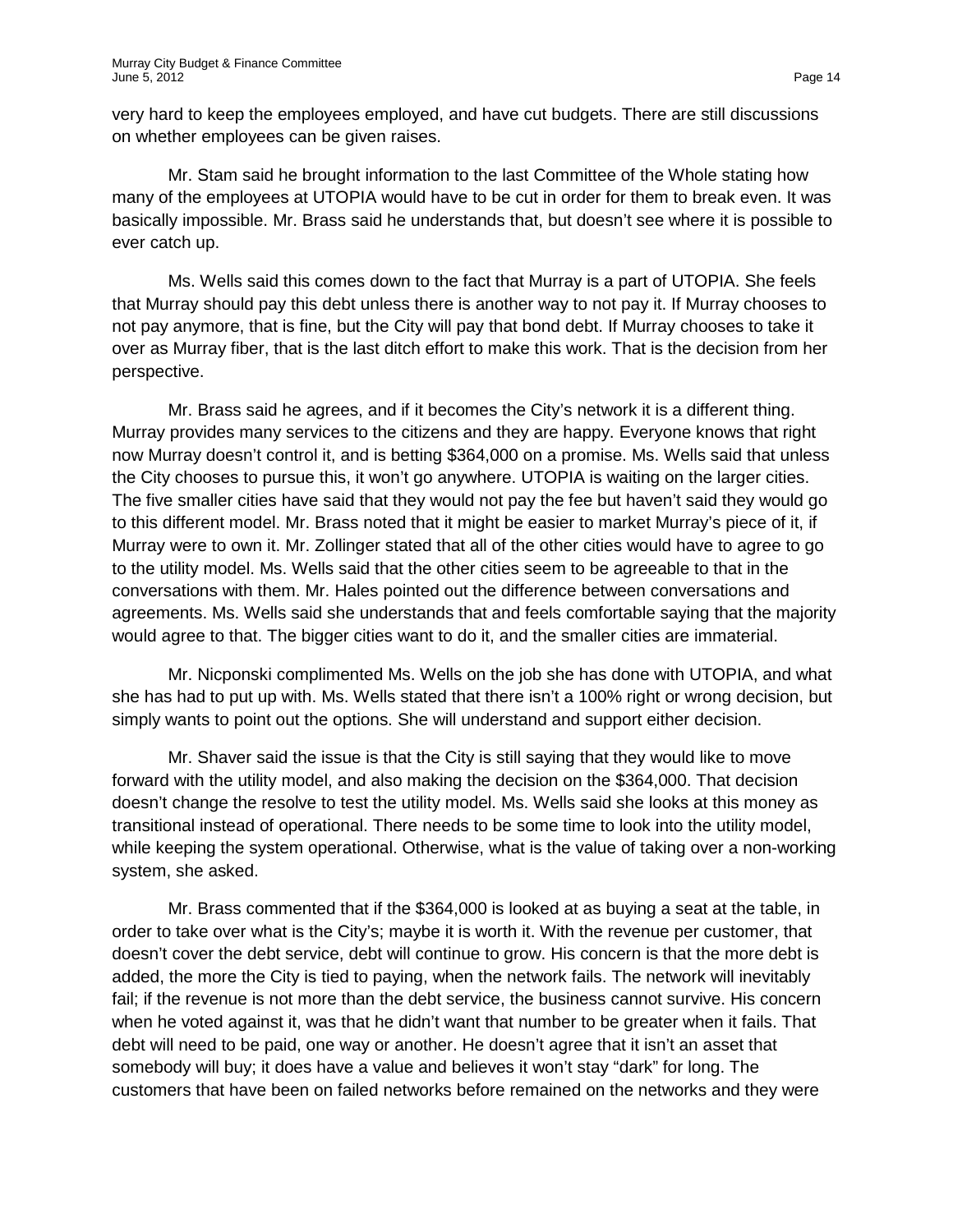bought. It will cost money one way or another; in people and equipment. If it is Murray's cost then it is Murray's choice to market it. Does the City take the risk and have the chance to buy it, he asked. Do you invest the \$364,000 into the possibility of creating Murray Fiber, or decide that it isn't going to work regardless, and keep with the original decision, he questioned. He feels like the Council is being asked to change that vote.

Mr. Stam said that Murray owns 12.24% of the system. Mr. Brass said that is true, but without any control over anything. He feels like there is conflict when something is said against the norm, but yet when we go along with everything, the City does not have a seat at the table. UTOPIA is now talking to City staff for the first time. Mr. Stam said he disagrees because he feels like since he has been on the Board, Murray has had a seat at every table. Mr. Brass asked what has been accomplished. Mr. Stam said the direction of the first phase has been changed to make it more profitable, the financial reporting has improved, as well as other changes. He went to the UIA Board and initiated discussions after the vote. There are very few meetings that Mr. Stam has not attended. Previously, those meetings had been going on without a seat at the table. He has seen a big change in what was happening there.

Mr. Shaver agrees with Mr. Brass that the \$364,000 is for a place at the table for a possibility of a model that takes control of the fiber for each city. If Murray owns 12%, and still doesn't have a voice; it is similar to the situation with the Canal Company and the ten shares that Murray owns, without any control. If Murray controls it, then Murray controls the profit margins and the budget strategy. It could be compared it to an enterprise fund that has to pay for itself.

Mr. Brass asked if that could happen by December, when the money runs out. Ms. Wells said there are no promises, but if that is the direction the City is going to take, then there is a chance.

Mr. Stam said in his conversations with the UIA Board, there could be a possible vote on a Utility Model in September or October. At that point, how quickly could it be turned over, asked Mr. Brass. Mr. Stam said that all eleven cities would have to agree and that could be an interesting discussion.

Mr. Zollinger is concerned that the City is funding something out of reserves that has the potential to be on-going. He doesn't encourage that kind of budget strategy.

The Council Members voted. Mr. Nicponksi, Mr. Hales, Mr. Shaver and Mr. Brass all voted against the additional funding.

# **Non-Departmental- Homeless Shelter Funding**

The amount set aside for the homeless shelter was \$16,361. Mr. Brass asked if this was coming out of the Mayor's budget. Mr. Zollinger said it is currently in the Non-Departmental fund. It was initially placed there because the Non-Departmental fund isn't allocated out to other departments. The General Fund was paying for the homeless shelter.

Mr. Stam believed there was more to discuss, and whether the money from the RDA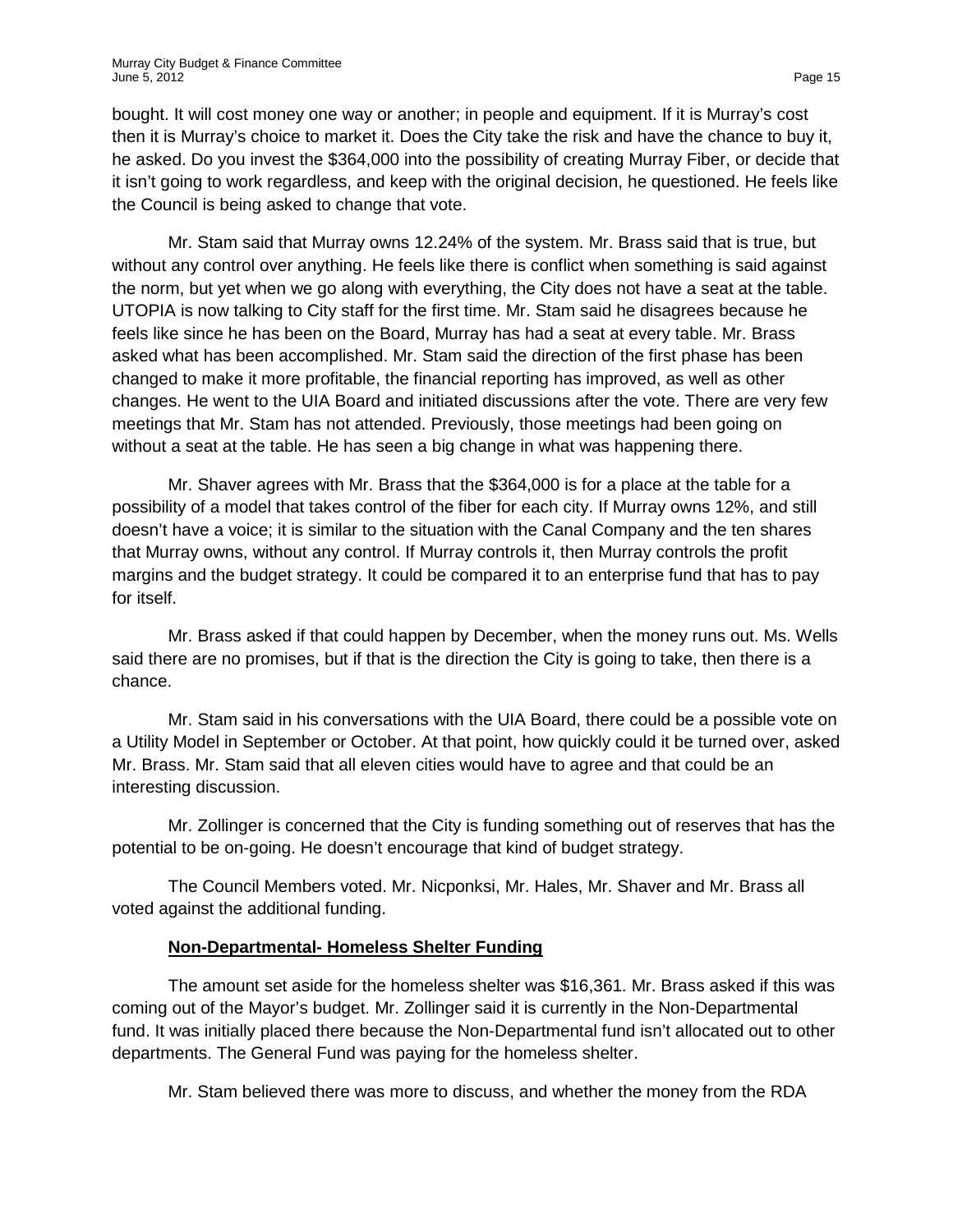low-income housing 20% allowance could be used for this. Mr. Tingey said that the RDA Code states that the money can be utilized to lend, grant or contribute to a person or entity for income targeted housing within the boundary of the agency. There are homeless populations in Murray that utilize the shelter services in Murray. The only concern may be that the 20% allowance has been designated for Neighborworks. There may be a way to make it work, but if it is an ongoing thing, the 20% allowance will not always be there. It would also mean pulling some of the money back from Neighborworks, and they already have their programs running. He doesn't encourage that. Mr. Shaver commented that the RDA money has already been established to the specific places. Salt Lake County has asked the Mayors of all the cities to contribute. He feels like either the Non-Departmental Fund or the Mayor's Fund would be appropriate.

Mr. Brass asked if there was a better way to fund that which didn't involve the General Fund. He doesn't dispute the idea of that. It was decided to leave it in the Non-Departmental Fund.

### **Capital Improvement Program**

There needs to be a retreat to review and decide if they are in agreement with the committee's decisions. Ms. Wells said it was presented in a Committee of the Whole. Mr. Stam said according to the Official CIP plan, there should be a retreat as a Council and review and reallocate or agree with the committee. Mr. Nicponski suggested that it be done off-site and scheduled for another date, before the budget is adopted. It was decided that the retreat would be held on May 28<sup>th</sup>, 2013, at the Crystal Inn, depending on availability.

#### **Court Requests**

Mr. Zollinger said the Court needed \$3,700 for a service contract. Those other expenses were taken care of in the 2012-13 budget.

The meeting recessed for a short break.

# **Citywide Salary Adjustments**

There were several scenarios to choose from. Mr. Terry showed a matrix of the different choices. The top line was the Mayor's proposed budget where compression adjustments are looked at. Compression adjustments only involve the bottom quartile of all of the ranges. These are employees that are in the 80 to 90% of midpoint, and depending on how long they have been in that job would receive a compression adjustment. There is a cap of a 7% increase. Under that scenario, 98 employees fall into that category. The compression adjustments average \$2,200, or a 5.5% average increase. The remaining 276 employees would receive a .48 cent raise or a \$1,000 lump sum bonus if they are already at the top of the range. The increased dollars to salary equal \$448,000 and the estimated benefit dollars to be another \$170,000. Pension and Federal Insurance Contributions Act (FICA) are both tied to salary; when salaries increase so does the cost that the City pays to Utah Retirements Systems (URS) and to FICA. The total increase would be \$659,000, of which \$527,000 comes from the General Fund. Mr. Zollinger said these benefit increases are in addition to those that had already been absorbed. These are in addition to the one that the Mayor previously reported. In the Mayor's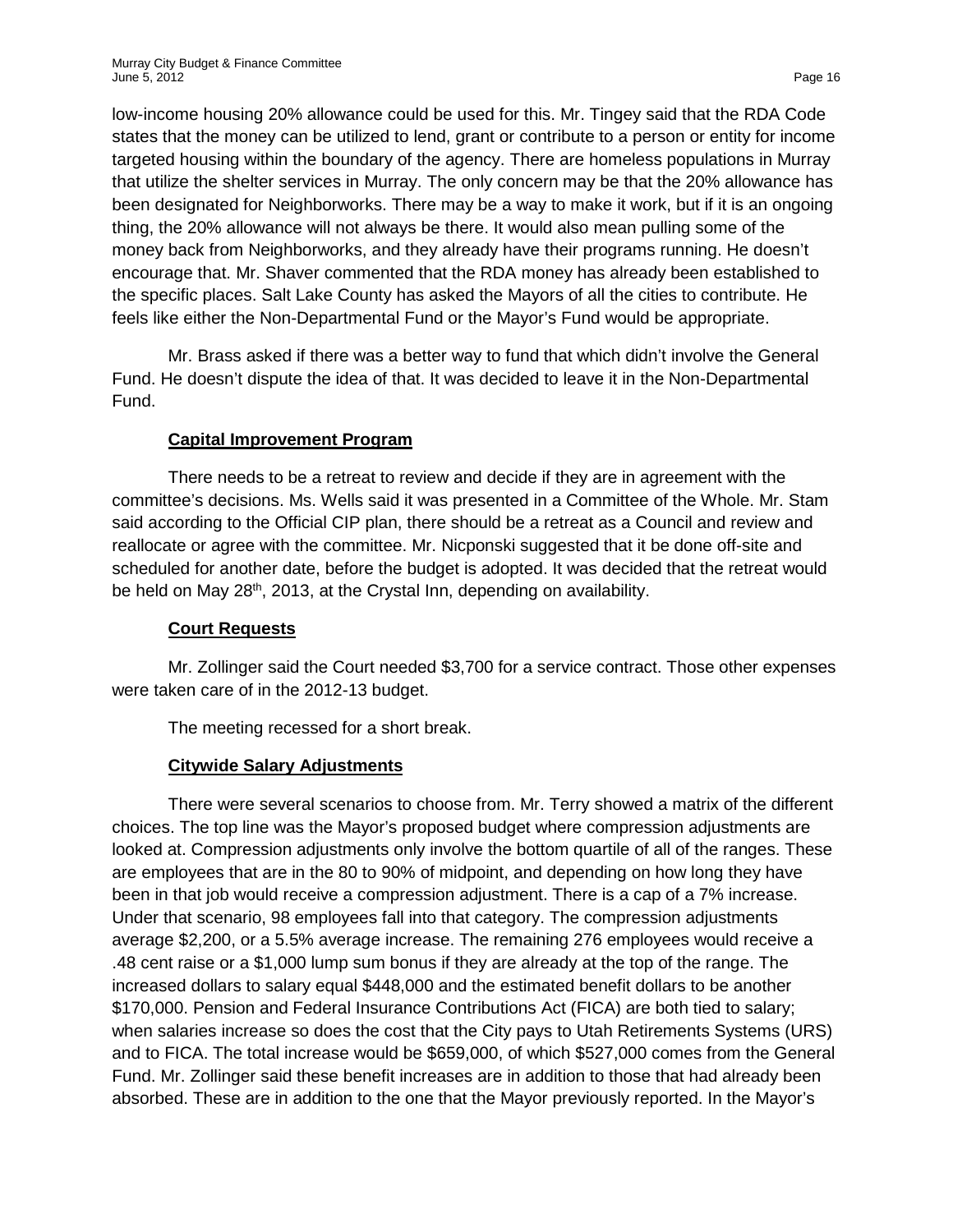report the total increase overall to the budget was \$1 million, approximately \$550,000 of that was benefit cost increases. The \$170,000 increase in benefit costs was in addition to the \$550,000 already mentioned.

Scenario #2 is identical with the exception of the raise going from a 48 cent raise to a 75 cent raise for those that don't receive compression adjustments. Under that scenario, the number of people receiving adjustments is fewer. In the first scenario, an employee may be receiving a 65 cent adjustment for example; in scenario #2 it would be better for the employee to receive the 75 cent raise instead of the 65 cent compression adjustment. In this scenario, the average adjustment would be \$2,523 or a 6.1%. That leaves 299 employees receiving a 75 cent increase. This scenario adds to a total cost of \$871, 545 versus the Mayor's proposed cost of \$659,013.

Scenario #3 is identical but is a \$1.00 raise, instead of the 75 cent raise. The number of employees receiving the compression adjustment is now down to 60. That amount would equal a \$2,080 raise for the remaining 314 employees.

Scenario #4 is Mr. Terry's least favorite. This one allows for 77 employees getting a compression adjustment, and the remaining 297 employees getting a 3% raise. He doesn't prefer this version because a 3% raise is much more generous to a higher paid employee than a lower paid employee. He believes the focus needs to be more on the lower end employees. A \$1.00 raise to a lower paid employee is a much greater raise than a \$1.00 rise to a higher paid employee.

Mr. Hales said it is interesting that the Mayor's proposal has nearly 100 employees receiving the compression adjustment, and Scenario #3 has only 60 employees receiving adjustments. Mr. Zollinger commented that this was due to the increased amount of the raise that is more money than the compression adjustments.

Mr. Hales stated that he knows it is crunch time and this may not be resolved this year. He asked about those employees receiving unacceptable evaluations receiving the same as other employees receiving great evaluations. Mr. Stam said the money could be approved and then there would be time to decide if it should be tied to evaluations for the employees or not. Ms. Wells said that a merit increase is totally different than this salary increase proposal. Mr. Stam said he believes he is talking about employees receiving unacceptable scores still getting the same amount as others. Mr. Terry said the difficulty is that merit pay is based on the evaluation. The employees are scheduled to have evaluations at all different times throughout the year, depending on their hire date. It would be very difficult to make this proposed increase contingent on evaluations. Mr. Hales commented that by giving a sub-par employee a raise of \$2,000 it contradicts the evaluation, and is a little bit of a risk. He has been in cases where the Judge has showed that a raise equated to good performance. Mr. Terry agrees that the merit system is pay for performance, but thinks this is different. Ms. Wells stated the reason the Mayor has budgeted this in this manner is that all the employees have not received any increases for so long. This is to help all the employees feel valued and keep up with the cost of living adjustments.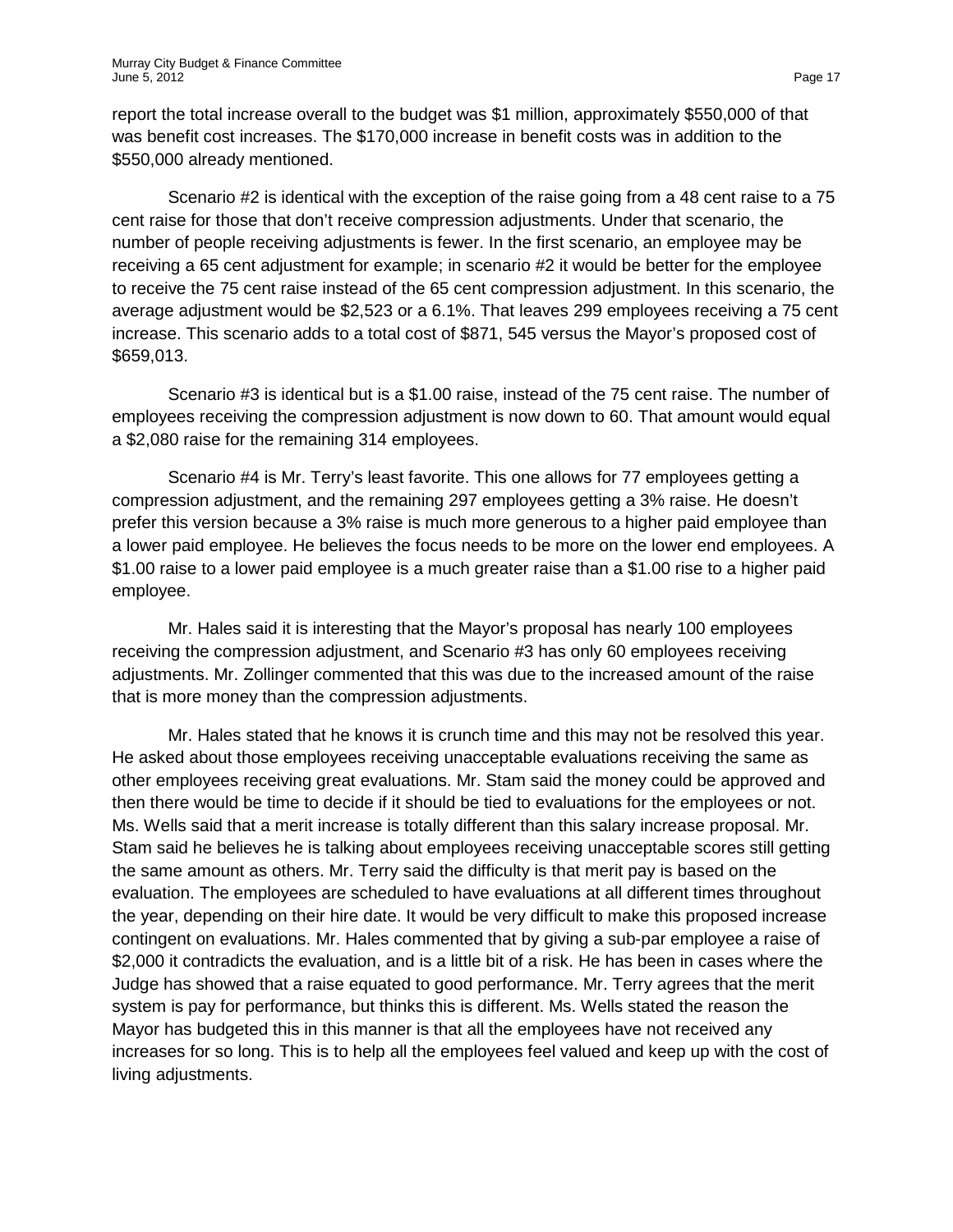Mr. Zollinger said the other three scenarios are more costly than the Mayor's proposal. He said by choosing one of the other three it may require an increase in revenue to balance next year's budget. Mr. Terry reminded them that an employee raise is a raise forever on the books. Mr. Shaver said adjustments are made based on a projection what might happen as far as tax revenue is based. Property taxes are constant, but the retail taxes vary. It is possible that the City's numbers this year would be similar to last year. If that doesn't happen, and sales tax revenue decreases there would need to be increased revenue to counter the expenses; such as a property tax increase. The Council is all in favor of increases to the employees, but need to keep in mind that a property tax increase could be needed. Mr. Zollinger said the reality is the City is dependent on sales tax. Ms. Wells said the reason the money was found in the Mayor's budget was due to some tools that Mr. Zollinger found.

Mr. Zollinger said that this year the Retained Risk Fund and the Central Garage Fund were lowered. That provided more money available for all of the other funds. This year the staffing document was looked at closely and some unfilled positions that shouldn't be there were removed. The Court reduced a position that wasn't necessary. The Power Fund agreed to pay for the streetlights in the amount of \$168,000. All the above things added up for some extra money to use for employee raises. Those same tools won't be available for use again next year.

Mr. Zollinger stated that there is one more increase scheduled for retirement next year.

Mr. Brass said it is important to take care of the employees but never run the risk that if the City has a downturn and nowhere else to cut, and have to lay-off employees. The City has worked very hard the last couple years to not lay-off employees. There have been several concerns from different people about only a few receiving the compression adjustments, and some of those adjustments are substantial. The reality is that the City is losing good employees. Several years ago, there was an adjustment for journeyman, because they were leaving. Now, the Police Department is losing officers and that costs the City money. It costs money to train employees and the employee goes through a variety of training cycles, and then leaves for another job that is paying \$1.00 to \$2.00 more an hour. The loss of officers needs to be addressed. There just isn't enough money to fix everybody at this time.

Ms. Sadler likes the Mayor's proposal because it gives everybody something. It isn't going to fix everybody and that is understood and she believes it would be done if it could. Ms. Sadler believes it is a good starting point. This will help the employees that have never received a raise and will also help the employees that have been here longer and have stuck it out without raises. She understands it is not a merit increase, because it is not based on evaluations, and that it should just be called a raise, even though it is a cost of living adjustment. She believes raises will need to be addressed again in the next year and thereafter.

Mr. Brass stated that he would love to give a \$1.00 raise, but the money just isn't there this year. If money starts rolling in, and this could be put in the intent document, it could be reviewed again mid-year. Ms. Wells suggested end of year bonuses might be nice also. Mr. Brass said at mid-year, especially after Christmas, the City would have a better idea of the amount of sales tax being generated. There would be a better feel for the numbers for the year. He believes the economy is coming back. He said West Jordan was named one of the top five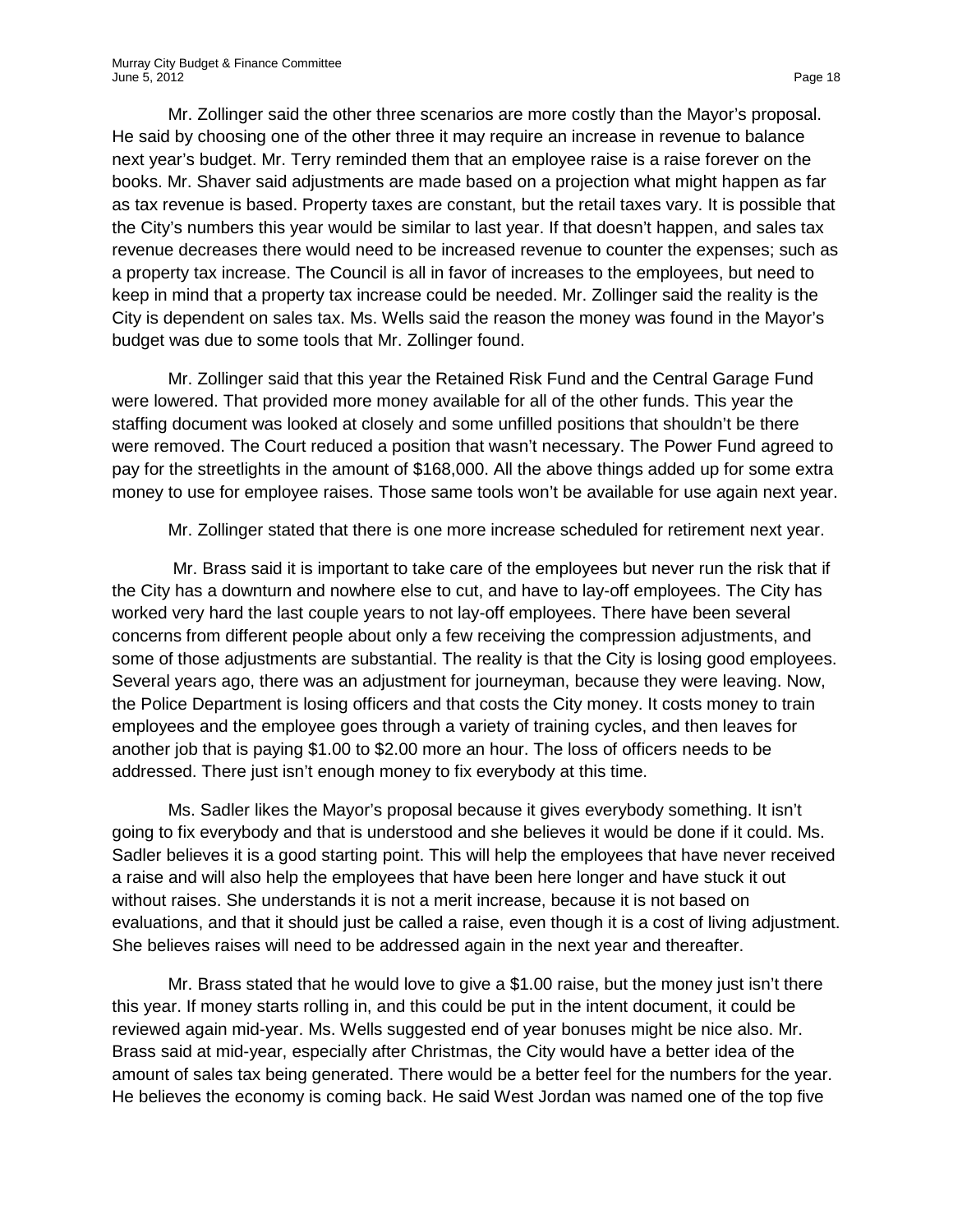boom cities in the Country; that is a good sign that the economy in the valley is improving.

Mr. Shaver commented that this would be a great step in moving forward cautiously. Mr. Brass agreed that a mid-year review with a possible bonus might be a good idea. Mr. Brass liked the idea of a bonus because it is a one-time gift. Ms. Sadler agreed and restated that Mr. Zollinger pulled money from budgets this year that won't be available next year. Mr. Shaver commented that he was glad that Ms. Sadler was in attendance to hear the financial discussions involving employee increases. Ms. Sadler expressed appreciation to Mr. Stam and Mr. Zollinger for attending a Murray City Employee Association (MCEA) meeting and explaining the budgets to the other employees. She thought that was very helpful in helping the employees understand better. She thought that a bonus mid-year would go a long way with the employees also. She also appreciates the extra time off around the Holidays. These things really help to keep the employees' morale up.

Mr. Stam asked about the Wasatch Comp Survey done this year. He suggested that those people that were red-lined in their grade could possibly be moved up a grade so that they are not red-lined. Mr. Shaver said it would be beneficial to look at the employee structure and review that also.

Mr. Brass asked if everyone was comfortable moving forward with the Mayor's proposal for employee increases. Mr. Stam asked if a review of the employee structure and grade levels could be put in the intent document. Mr. Brass said yes, it is not budgetary, it is an administrative topic. Mr. Stam thought it would really boost morale to bump some people up a grade level. Mr. Terry said there have been market adjustments, but those have cost money to increase the grade of the employee. Those employees were thought to be underpaid, and were brought up a level with increased pay.

Mr. Brass thanked Ms. Sadler for her input. Mr. Nicponski said to inform the employees that they would have liked the raise to be more substantial but just couldn't at this time.

#### **Miscellaneous Items**

Mr. Brass said that Mr. Zollinger found an additional \$10,000 to put into speed signs. A meeting would be held to determine the locations of the new signs.

Mr. Brass said he would like to look at the Taylorville pedestrian bridge to see the benefit for Murray residents and the nearby businesses. Mr. Nicponski and Mr. Stam agreed and said it would be good to talk to the surrounding business owners. Mr. Zollinger reminded them it would be one-time money. No decision was made on the bridge, until further research was done.

Mr. Nicponski said he doesn't believe benefits for the Council need to be waited on. Mr. Brass said the opt-out portion is a separate discussion that could be looked at later. Mr. Brass said all the Council Members currently have insurance.

Mr. Stam suggested looking at what kind of revenue savings the opt-out option gives the City, and then review again after getting that information. If there is a savings that would cover the Council Members insurance, then it would be fine. Possibly enough employees would opt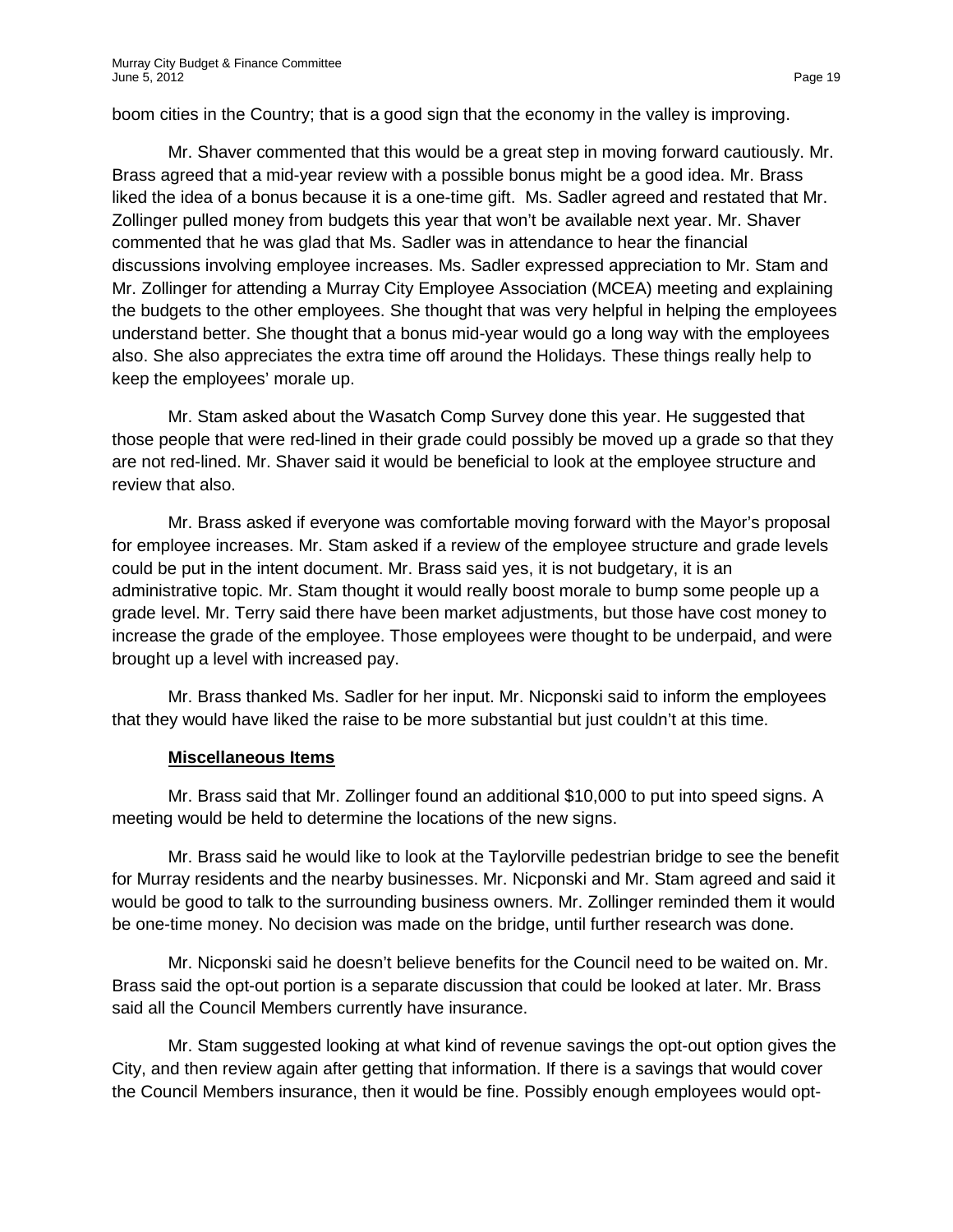out, creating enough revenue to cover the cost, without having to find the money. This could be reviewed mid-year with several other items that are being reviewed mid-year.

Mr. Hales stated that the Council is in agreement that the Council Members definitely work enough hours to qualify for insurance. Mr. Stam said he is in agreement, but the current Council puts in the hours, but possibly future Council Members would not. Mr. Brass said the question is whether it is the right thing to do or not.

He stated there was \$364,000 that was just taken out of the budget from reserves. Mr. Hales said that Mr. Zollinger has stated that the money would be found to cover the insurance costs.

Mr. Hales would like to hear the opinions of others. He knows that Mr. Terry has supported it, but what about the others, he questioned. Ms. Wells said this is a Council decision. She said the perception could be a little rough at election time, and that might be a concern. She doesn't think the amount of money it would cost is outrageous, it is just what the Council feels comfortable with. Mr. Nakamura said he doesn't believe the Council Members should be treated differently than the other employees that receive the insurance benefit. He said that Ms. Wells comment makes sense to him. Mr. Nakamura stated that no one is saying that the Council would be getting more than the other employees. Mr. Brass commented that the Council would not be receiving raises this year. Mr. Hales said he is fine with the decision if the Council chooses to add insurance benefits.

Mr. Zollinger asked about the opt-out for Council, because not all the Council Members would choose to take the insurance, so some would have an added benefit. Ms. Wells said she believes the opt-out plan would have to be implemented City-wide. Mr. Zollinger said it poses the problem of double coverage or no coverage at all. Mr. Stam said he believes the ones that would opt-out would have dual coverage.

Mr. Terry said the timing of open enrollment is the problem, and a decision needs to be made by the end of May, in order for coverage to begin July 1, 2013. Mr. Brass commented that it is either now or this same time next year. Mr. Terry believed the opt-out plan would be a future item to work on down the road. Ms. Wells commented that the employees that opt-out now don't receive anything.

Mr. Zollinger said some money could be pulled from the grant writer position and also the Non-Departmental Fund. Mr. Nicponski said he is supportive of the decision to offer benefits to the Council Members. He would not be taking the insurance, but supports the others right to have it. Mr. Brass said he hates to deny someone the opportunity to get better coverage. It is getting increasingly difficult to get good affordable insurance. Mr. Hales said he may not take the insurance either, but supports the right to have it. He suggests looking at the opt-out plan next year and make it universally available to all the employees.

Mr. Brass said he believes the future Council should have that ability. He has been a Council Member for ten years, and it has taken that long to come to this conclusion. He recognizes the amount of time that they all put in, and believes it is an earned benefit.